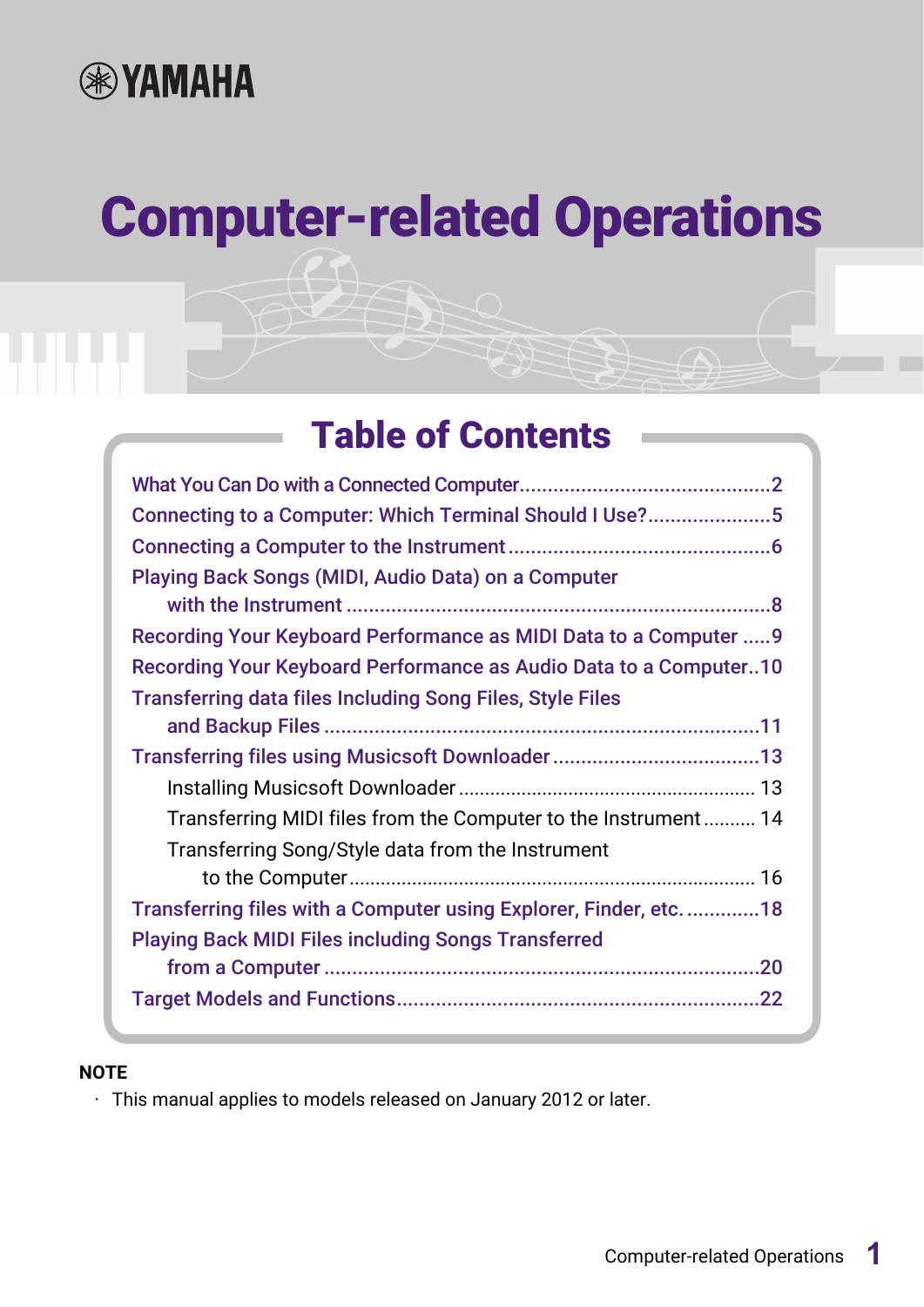# <span id="page-1-0"></span>What You Can Do with a Connected Computer

Most all digital musical instruments are compatible with MIDI (Musical Instrument Digital Interface). With this technology, the instrument can communicate with a connected computer by transmitting/receiving MIDI data, including keyboard performance information and Song playback data.

Some models can also transmit audio data, although compatible data differs depending on the particular instrument. Refer to the "Data formats compatible for transfer" column in ["Target Models and Functions"](#page-21-0) or the Owner's Manual supplied with your instrument.

#### **NOTE**

• For details about MIDI, refer to "MIDI Basics" on the following web site: <https://download.yamaha.com/>

After selecting your country and clicking on "Manual Library" from the "Support" page, select the desired Language, and then enter "MIDI Basics" into the search box.

## [Playing Back Songs \(MIDI](#page-7-0) files, Audio Data files) on a [Computer with the Instrument](#page-7-0)

**Playing back MIDI files:** You can play back MIDI Song files on a computer using the Voice sounds of the instrument with MIDI file playback apps.

**Playing back Audio data files:** You can play back audio song data files through the built-in speakers of this instrument with audio playback apps.

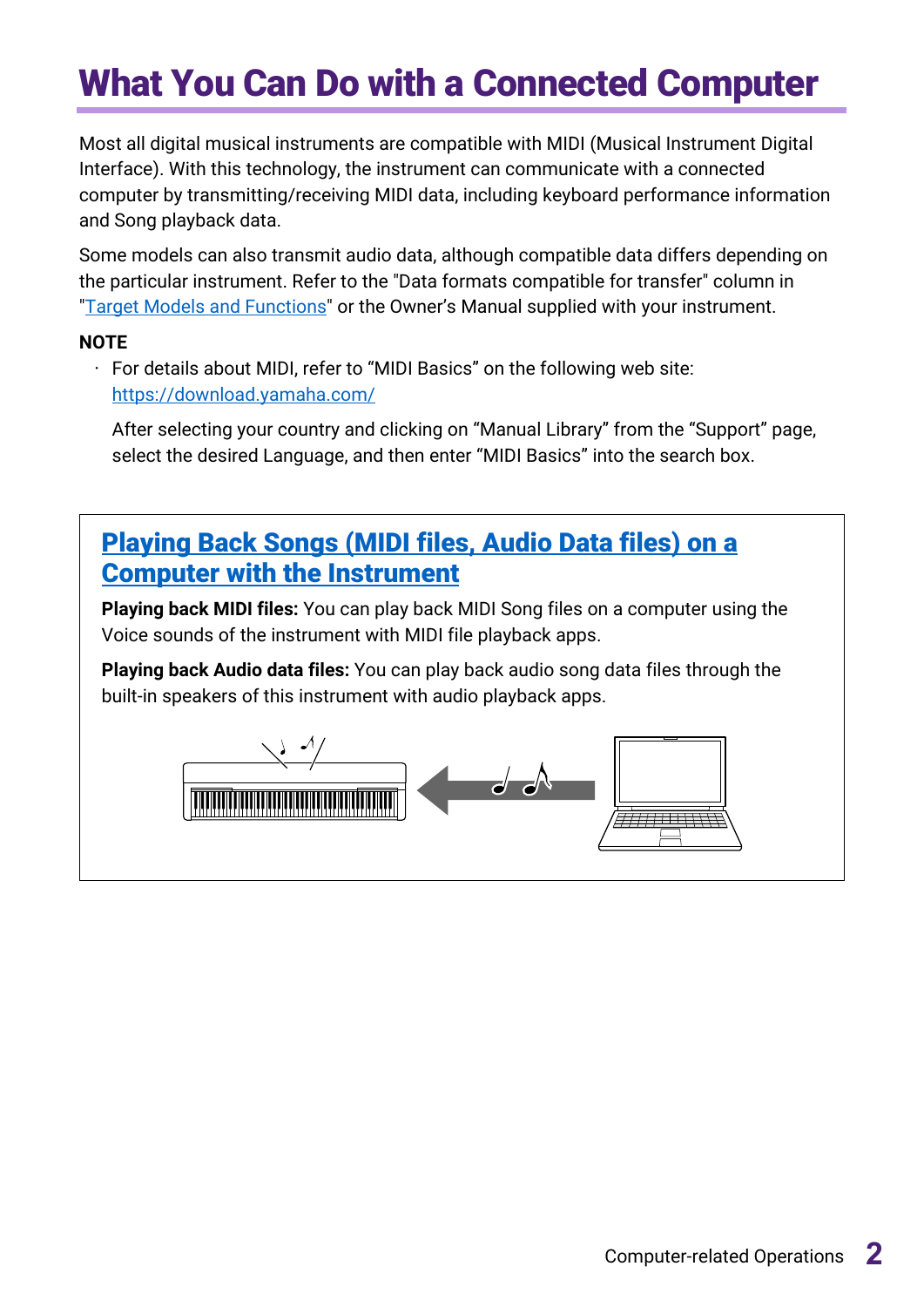## [Recording Your Keyboard Performance as MIDI Data to a](#page-8-0) **[Computer](#page-8-0)**

Your keyboard performance can be recorded as MIDI events to music software on a computer. Depending on the application, the recorded data can be edited in various ways, and even be converted to notation.



## [Recording Your Keyboard Performance as Audio Data to a](#page-9-0)  **[Computer](#page-9-0)**

Your keyboard performance can be recorded as audio data to a computer with a DAW (Digital Audio Workstation) app or hardware. Depending on the particular application, the recorded data can be edited in various ways.

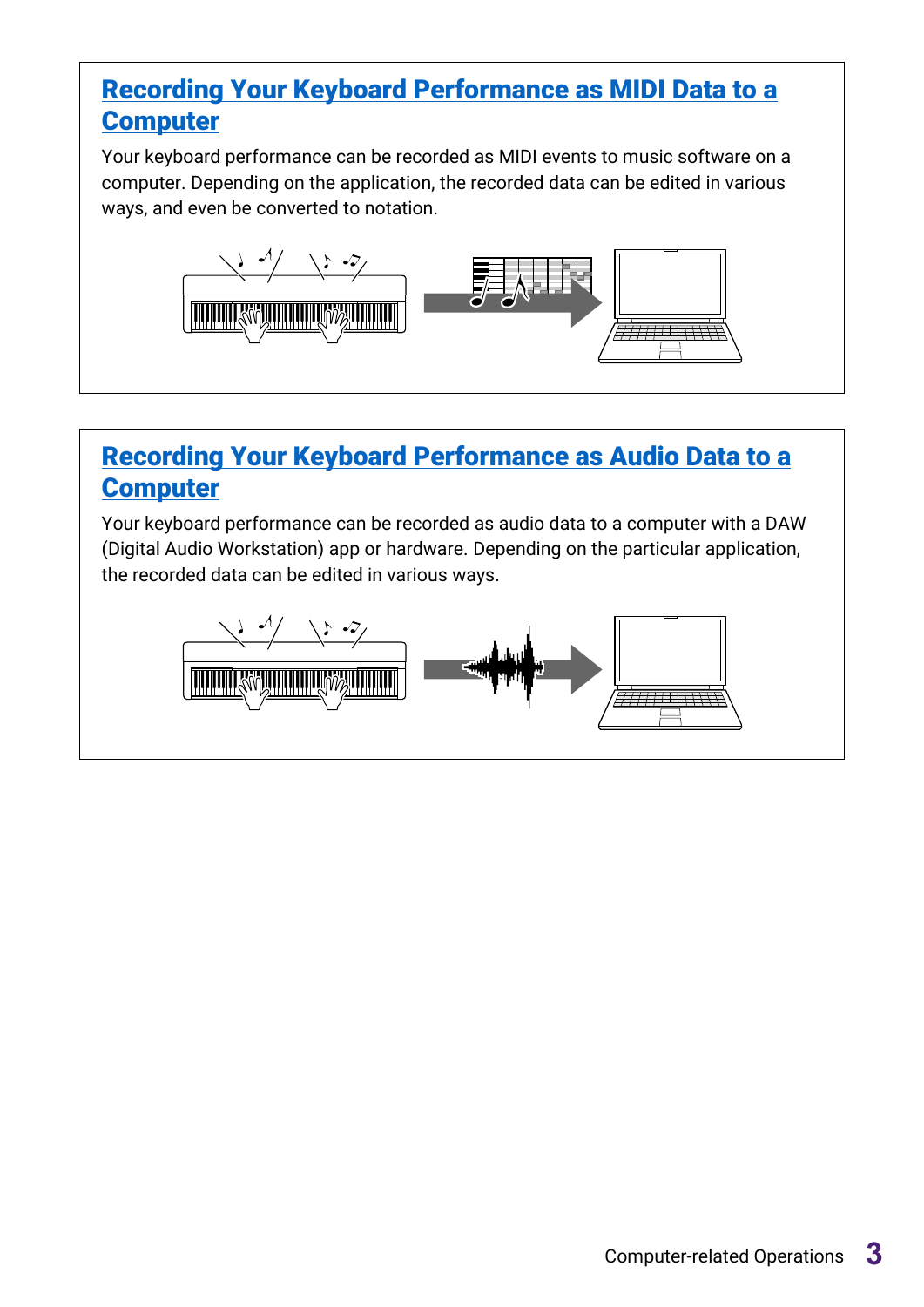## [Transferring data files Including Song Files, Style Files and](#page-10-0)  [Backup File](#page-10-0)

User Song data you recorded on the instrument can be transferred to a computer and saved as a file, while Song data (MIDI files) obtained via the Internet can be transferred and stored to the instrument, for future listening or keyboard practice. Depending on the instrument you are using, Musicsoft Downloader (free) is required to transfer files. Refer to the "File transfer method" column in ["Target Models and Functions.](#page-21-0)"



#### **NOTE**

• Musicsoft Downloader is compatible only with Windows operating systems, and not Mac.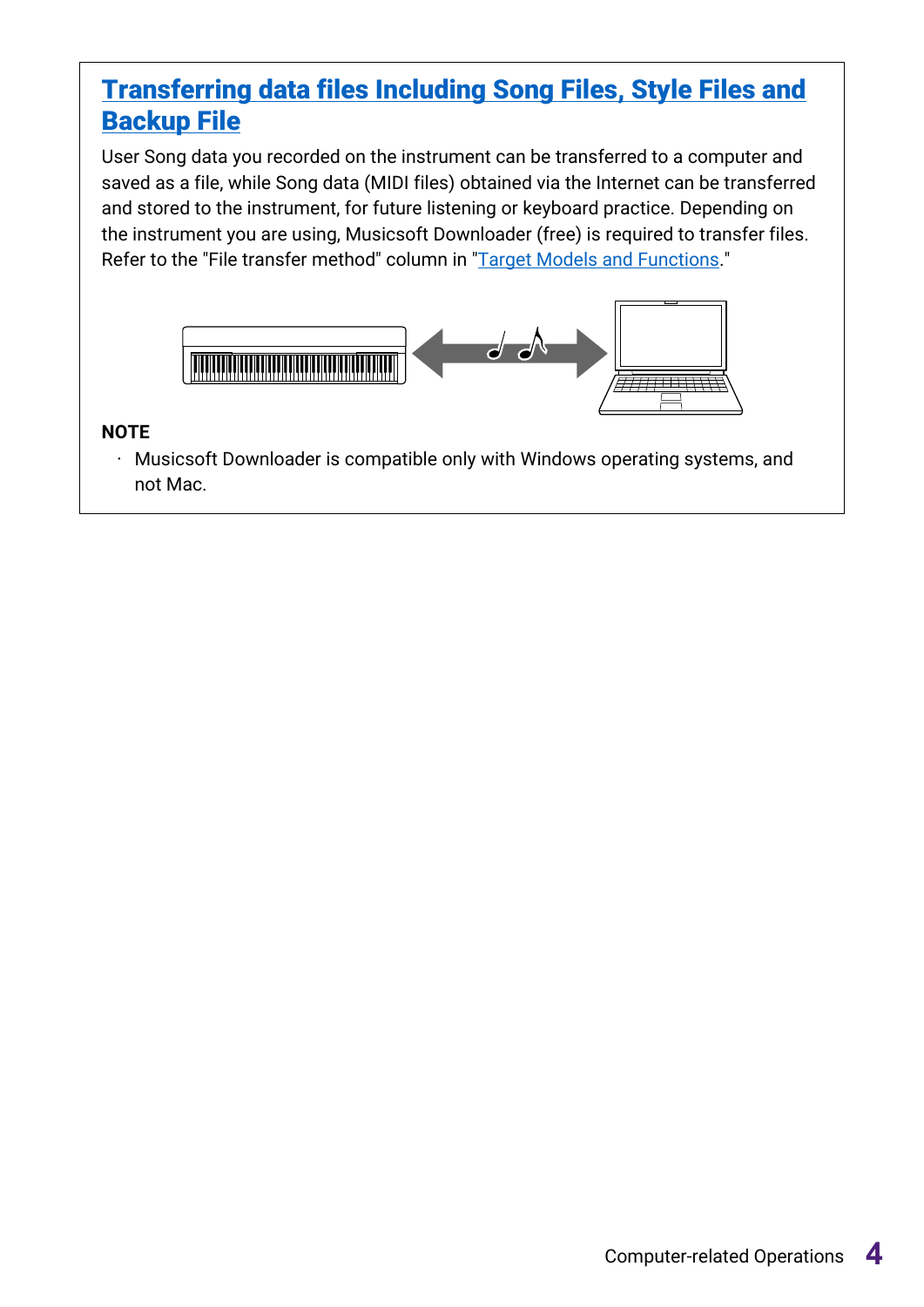# <span id="page-4-0"></span>Connecting to a Computer: Which Terminal Should I Use?

Electronic musical instruments have several external connection terminals, and one of the most convenient and easy to use for connection to a computer is the USB TO HOST terminal.

# [USB TO HOST terminal:](#page-5-1)

| SВ |  |
|----|--|
|    |  |

Use an AB type USB cable of less than 3 meters. USB 3.0 cables cannot be used.

The data that can be handled differs depending on the instrument you are using. Refer to the "Data formats compatible for transfer" column in ["Target Models and Functions"](#page-21-0) or the Owner's Manual supplied with your instrument.

#### Precautions when using the USB TO HOST terminal

When connecting the computer to the USB TO HOST terminal, make sure to observe the following points to avoid freezing the computer and corrupting or losing the data.

#### **NOTICE**

- Close all applications.
- $\cdot$  Before turning on the power to the instrument, connect the computer to the USB TO HOST terminal.
- $\cdot$  While the computer is connected to the instrument, you should wait for six seconds or more between these operations: (1) when turning the power of the instrument off then on again, or (2) when alternately connecting/disconnecting the USB cable.

If the computer or the instrument freezes, restart the application software or the computer OS, or turn the power to the instrument off then on again.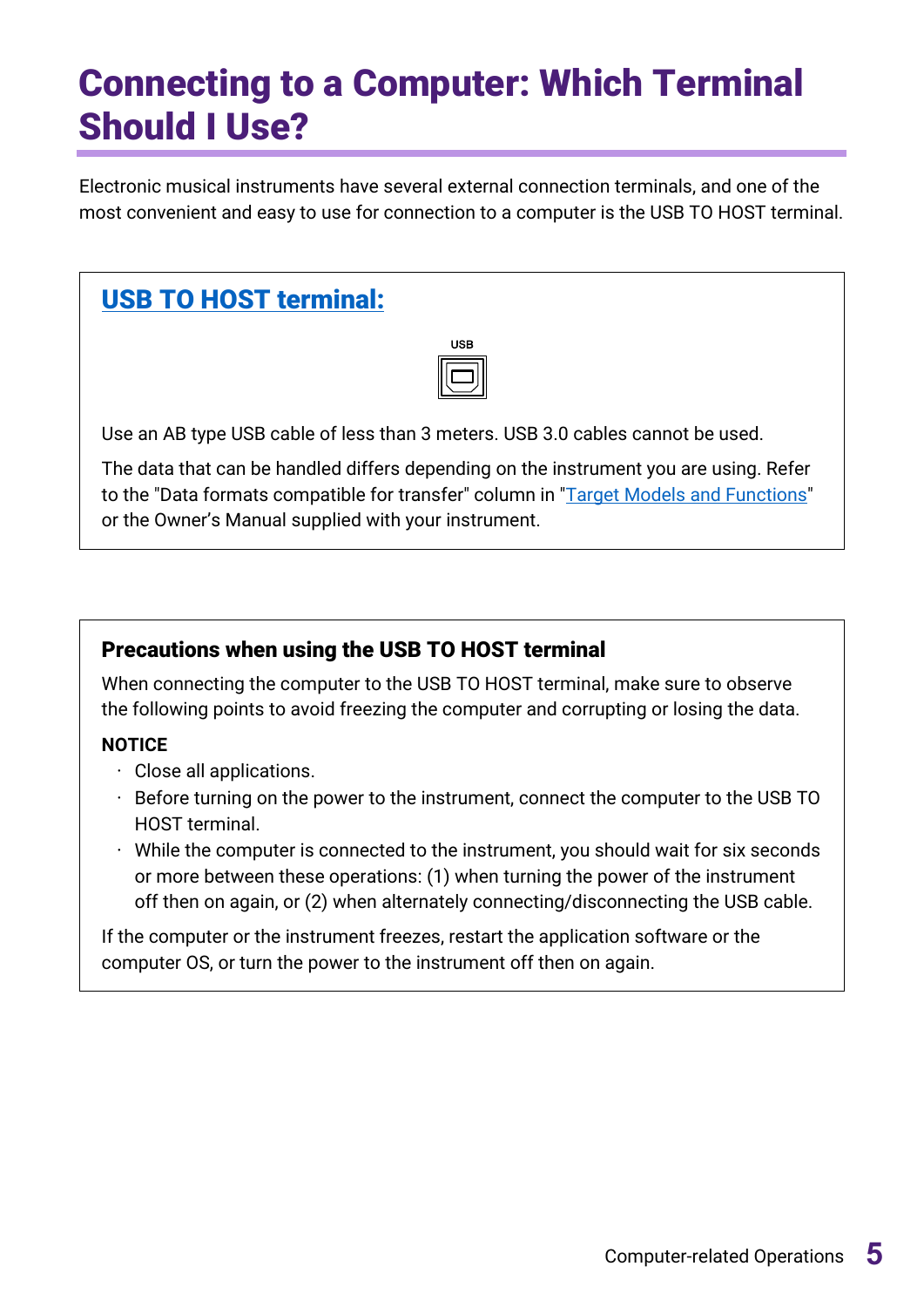# <span id="page-5-0"></span>Connecting a Computer to the Instrument

<span id="page-5-1"></span>Use an AB type USB cable of less than 3 meters. USB 3.0 cables cannot be used.

## ■ System requirements and setup

A computer running Windows or macOS.

#### For MIDI Transfer

Standard drivers on either OS can be used; there is no need to install another driver.

#### For Audio Transfer

#### **For Windows:**

Download and install the Yamaha Steinberg USB Driver, available at the following URL:

<https://download.yamaha.com/>

\* After selecting your country and clicking on "Firmware/Software Updates" from the "Support" page, select the Product Category, and then enter "Yamaha Steinberg USB Driver" into the search box.

For information on system requirements, refer to the page for downloading the driver. Follow the Installation Guide in the package file to install the driver to the computer.

#### **For Mac:**

Standard driver on macOS can be used; there is no need to install another driver.

#### **NOTE**

 $\cdot$  Not all models are equipped with audio playback functions; refer to the "USB Audio" column in the ["Target Models and Functions"](#page-21-0) or the Owner's Manual supplied with your instrument for specific information.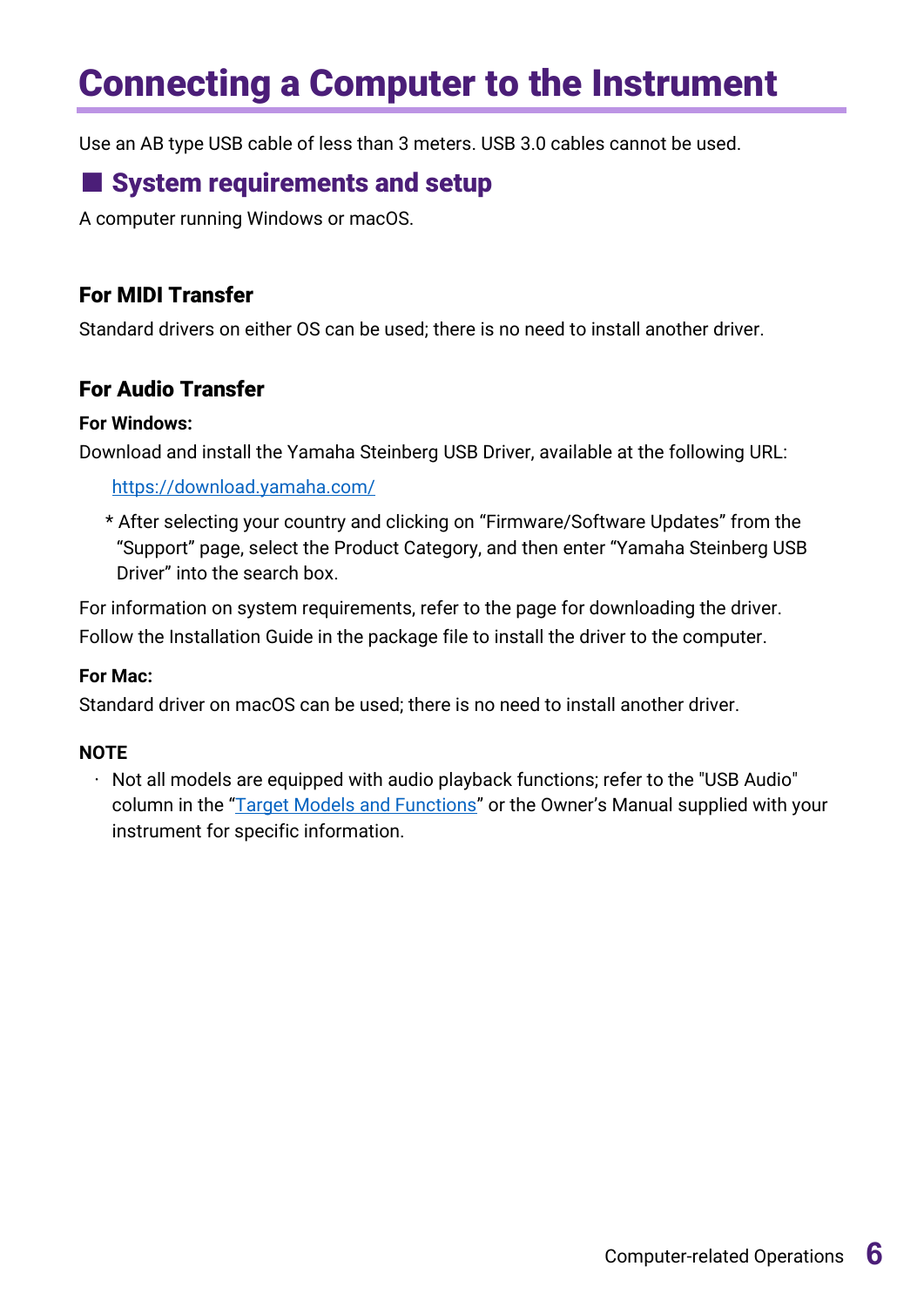## ■ Connection

- *1.* Turn off the power of the instrument.
- *2.* Start the computer, and then quit any running application software.
- *3.* Connect the USB cable first to the USB TO HOST terminal of the instrument, and then to the USB terminal of the computer.



*4.* Turn on the power of the instrument.

The computer will automatically be set to enable MIDI communication with the instrument.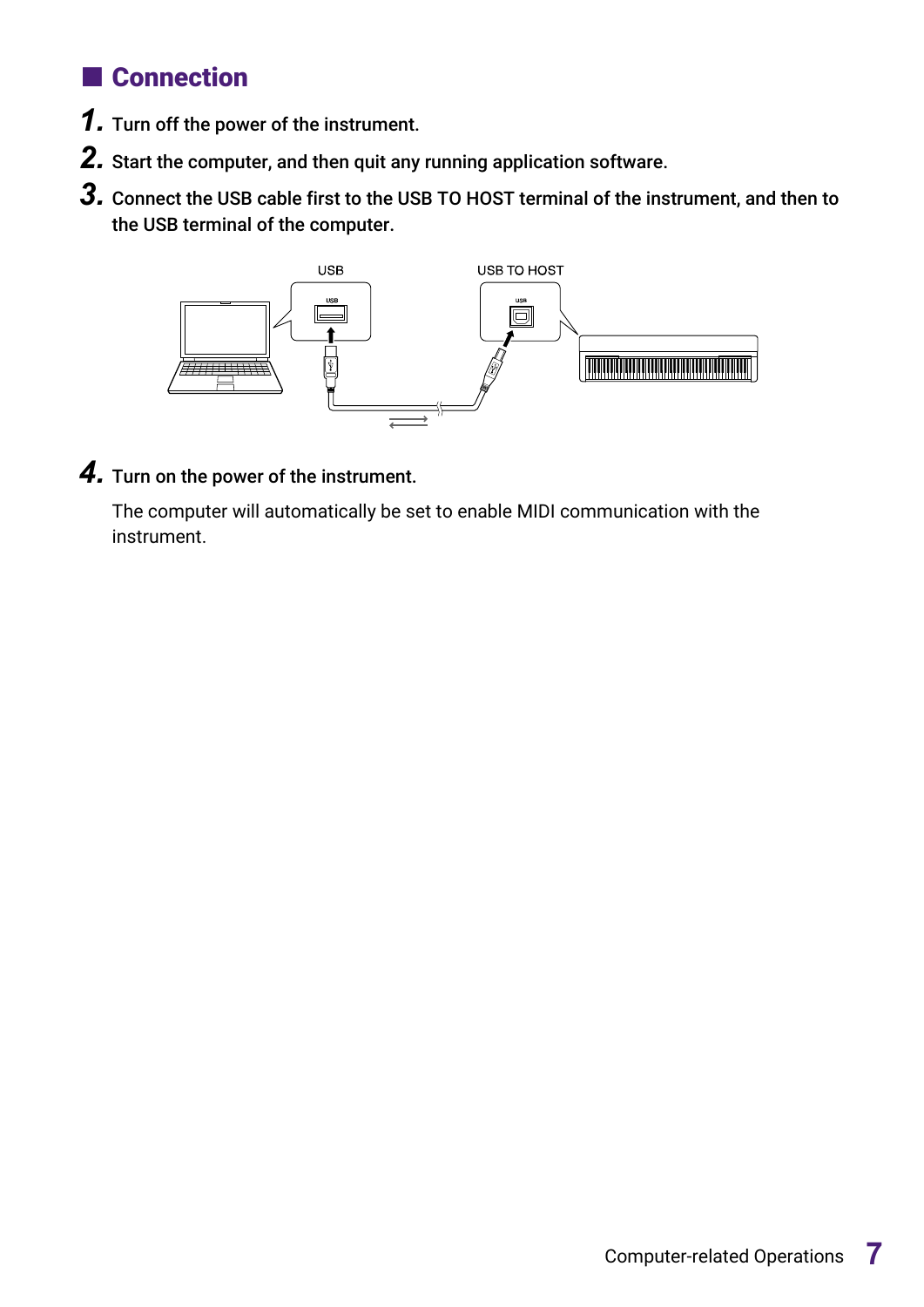# <span id="page-7-0"></span>Playing Back Songs (MIDI, Audio Data) on a Computer with the Instrument

This section covers the basic procedure.

- *1.* Connect the instrument to a computer. Refer to the ["Connecting a Computer to the Instrument.](#page-5-0)"
- *2.* Start the file playback software/application on the computer.

For detailed instructions, refer to the manual of your particular playback software.

## *3.* Have a playback file ready on the computer.

- MIDI files
- Audio data files

*4.* From the playback software, select the connected instrument as the output destination.

### *5.* Start playback of the file on the playback software.

Song playback from the computer is output through the speakers of your instrument.

#### **NOTE**

- If the MIDI data includes any information for functions that are not supported by the instrument, the instrument will not play the data correctly.
- $\cdot$  Not all models are equipped with audio playback functions; refer to the "USB Audio" column in the ["Target Models and Functions"](#page-21-0) or the Owner's Manual supplied with your instrument for specific information.

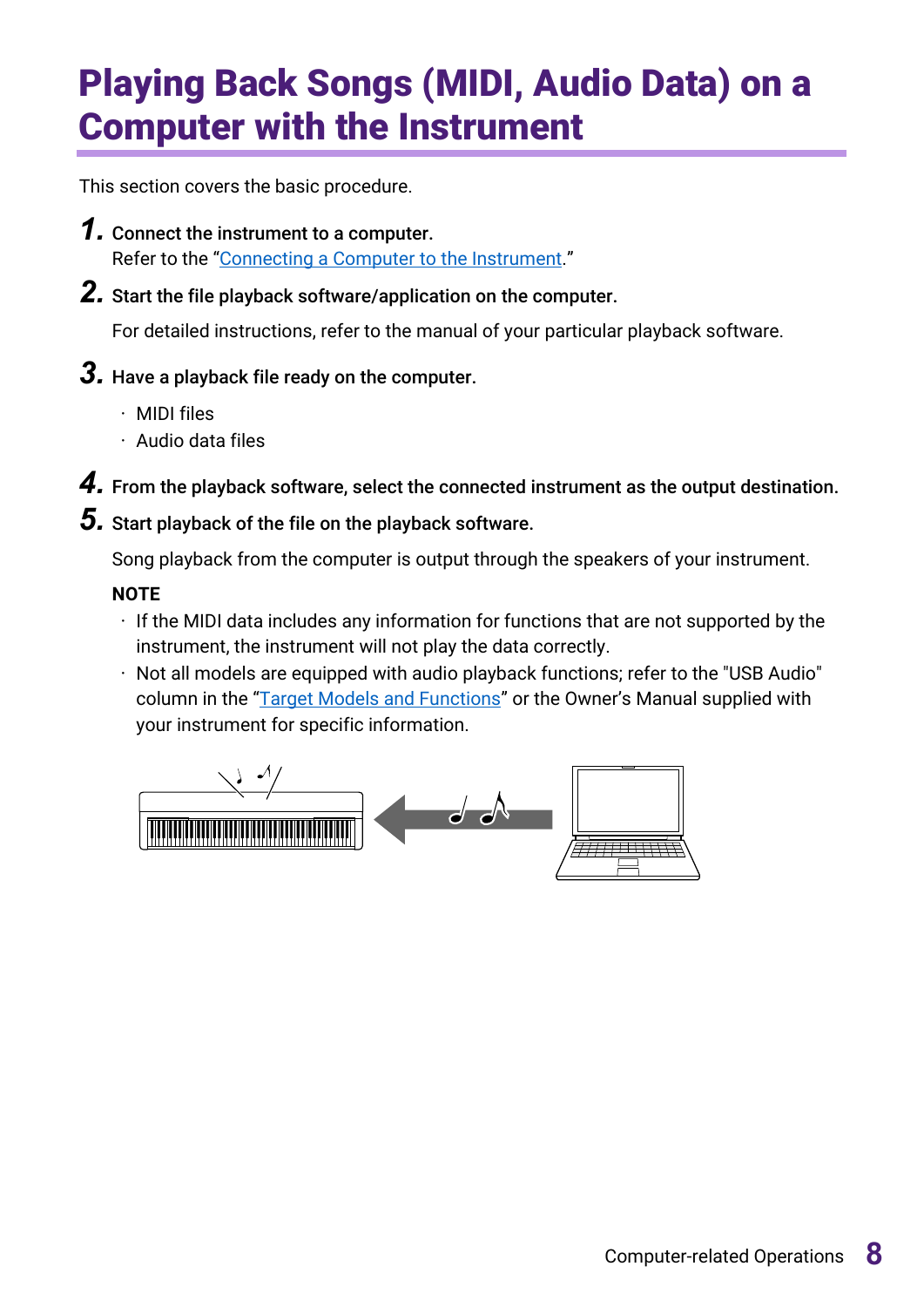# <span id="page-8-0"></span>Recording Your Keyboard Performance as MIDI Data to a Computer

By using Music Production software on the computer, you can record your keyboard performance as MIDI data. For detailed instructions, refer to the manual of the application. This section covers the basic settings you need to make on the instrument for recording. Keep in mind that some of the following functions may not be available on the instrument.

#### ● **Local Control settings**

When recording your keyboard performance to the connected computer, the MIDI data you play is transmitted to the computer and returned back to the instrument. This causes a "double" sound, since the tone generator of the instrument receives the keyboard performance data directly from the keyboard as well as the computer. To avoid this situation, set Local Control to "Off," in order to separate the tone generator of the instrument from the keyboard.

#### **NOTE**

 $\cdot$  When you use a software synthesizer as a tone generator, be sure to make settings on the computer application so that the MIDI data received from the instrument will not be returned back to the instrument, in addition to setting Local Control to "Off."

#### ● **External Clock**

When playing back Style/Arpeggio data, you should set which clock is used, that of the instrument or the computer. If you use the clock of the computer, make settings on the instrument so that Style/Arpeggio playback follows the external clock.

#### ● **MIDI Transmit settings**

Make settings so that Style/Arpeggio playback as well as the keyboard performance will be transmitted to the computer. Note that some instruments cannot transmit playback data.

#### ● **Transmitting the Panel Settings (Initial Send)**

By executing this before recording, you can record the panel settings to the beginning of the Song data. This ensures that the proper and expected sounds will be produced when the recorded Song plays back.

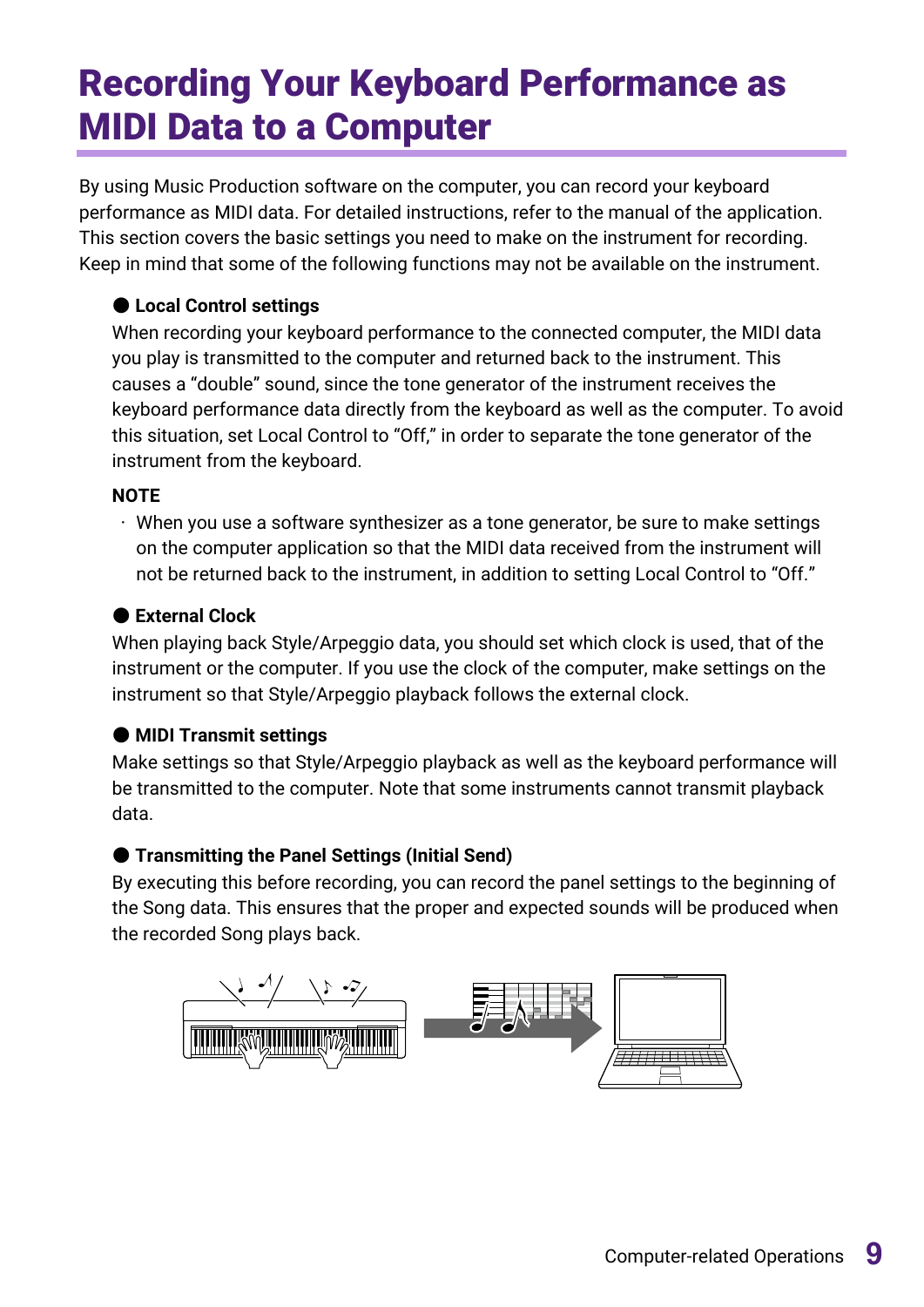# <span id="page-9-0"></span>Recording Your Keyboard Performance as Audio Data to a Computer

You can record your keyboard performance as audio data to a music production software on your computer. For more detailed instructions, refer to the Owner's Manual supplied with your instrument.

If your computer's OS is Windows, you will need to install the Yamaha Steinberg USB Driver to your computer in order to properly transmit audio data. Refer to the "Connecting a Computer [to the Instrument.](#page-5-0)"

#### **NOTE**

- $\cdot$  Not all models are equipped for recording audio data via USB cables. For specific information, refer to the ["Target Models and Functions"](#page-21-0) or the Owner's Manual supplied with your instrument.
- $\cdot$  DAW stands for Digital Audio Workstation, which is application software that enables you to record, edit, and mix audio data. Some major DAW software include Cubase, Logic, SONAR and Digital Performer.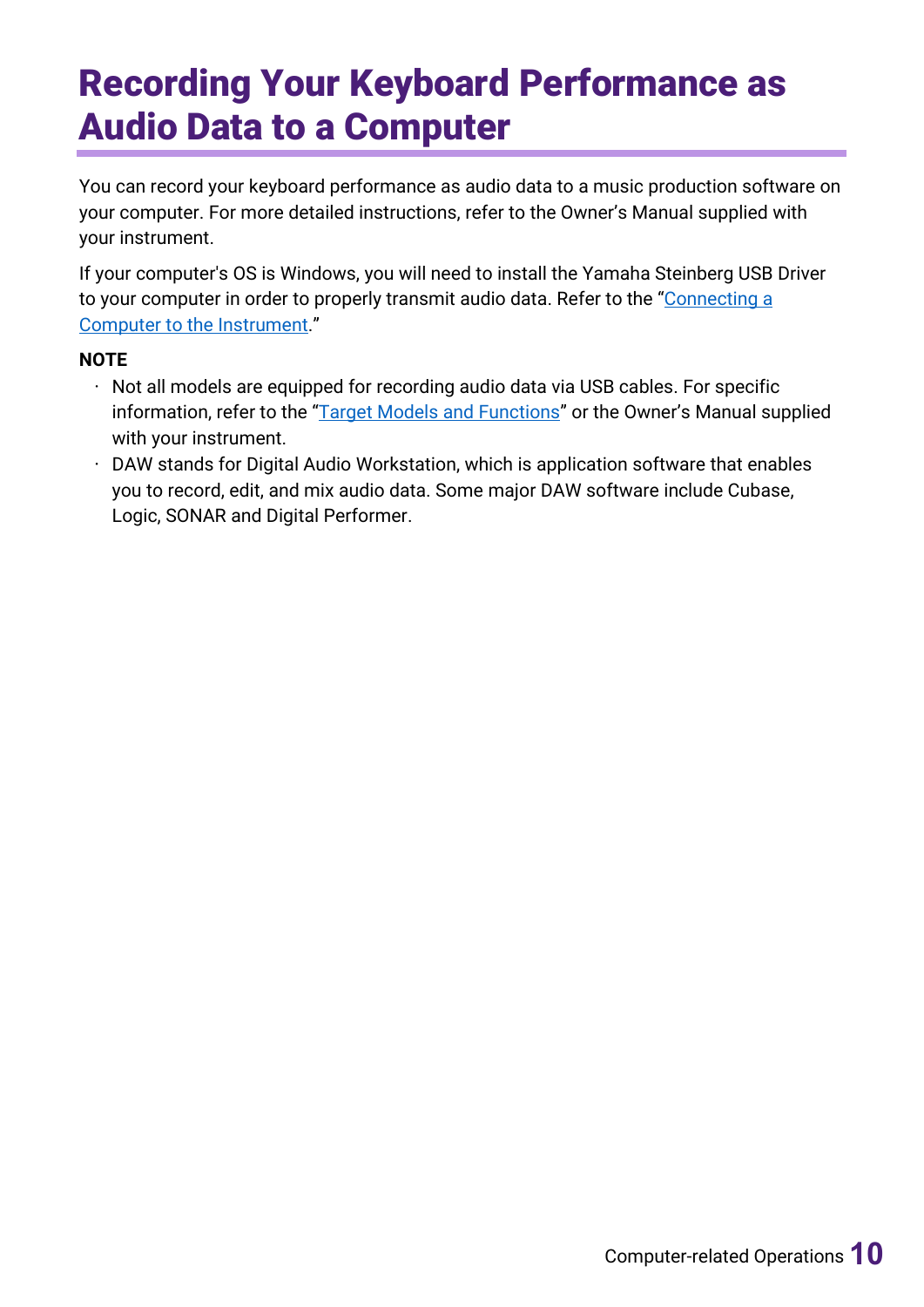# <span id="page-10-0"></span>Transferring data files Including Song Files, Style Files and Backup Files

The following types of data can be transferred between the computer and instrument.

## ■ Data that can be transferred

### Song files with the extension ".MID"

### ● **External Song**

This refers to Song data which is created on an external device other than your instrument (such as a computer). This refers also to Song data obtainable over the Internet.

### ● **User Song**

This refers to Song data which is created via the Recording function of the instrument. User Song data can be transferred to the computer as backup, and then returned to the instrument.

### Style files with the extension ".STY"

### ● **External Style**

This refers to Style data which is created on an external device other than your instrument (such as a computer). This refers also to Style data obtainable over the Internet.

### ● **User Style**

This refers to Style data which is created via the Recording function of the instrument. User Style data can be transferred to the computer as backup, and then returned to the instrument.

### Backup files with the extension ".BUP"

These files which include the panel settings and performance data can be transferred to the computer and saved as backup. The Backup files on the computer can be returned to the instrument again, allowing you to recall the panel settings and performance data you created previously.



The items included in the Backup files and data which can be transferred differ depending on the instrument. For details, refer to the "Data formats compatible for transfer" column in the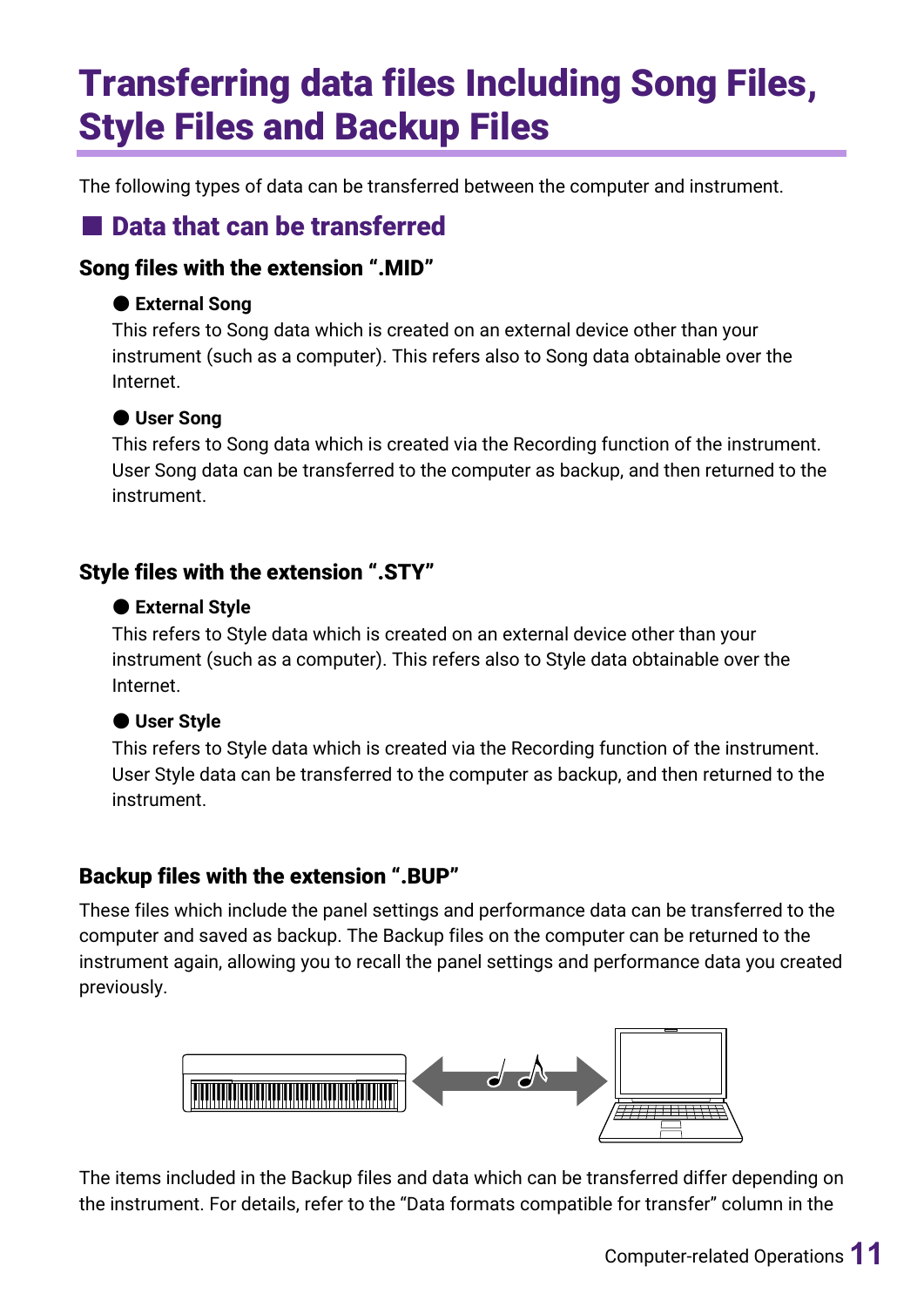Also, the file transfer method differs as follows depending on the instrument you are using. Refer to the "File transfer method" column in the "Target model and supported data".

- Transferring files [using Musicsoft Downloader \(free\)](#page-12-0)
- Transferring files [with a Computer using Explorer, Finder, etc.](#page-17-0)

#### **NOTICE**

 $\cdot$  If batteries can be installed to the instrument:

To avoid power down during file transfer and possible data loss, make sure to use the power adaptor rather than batteries when transferring files.

#### **NOTE**

• Make sure to stop playback of the Song or Style when using Musicsoft Downloader, since internal memory of the instrument cannot be accessed from the computer during playback.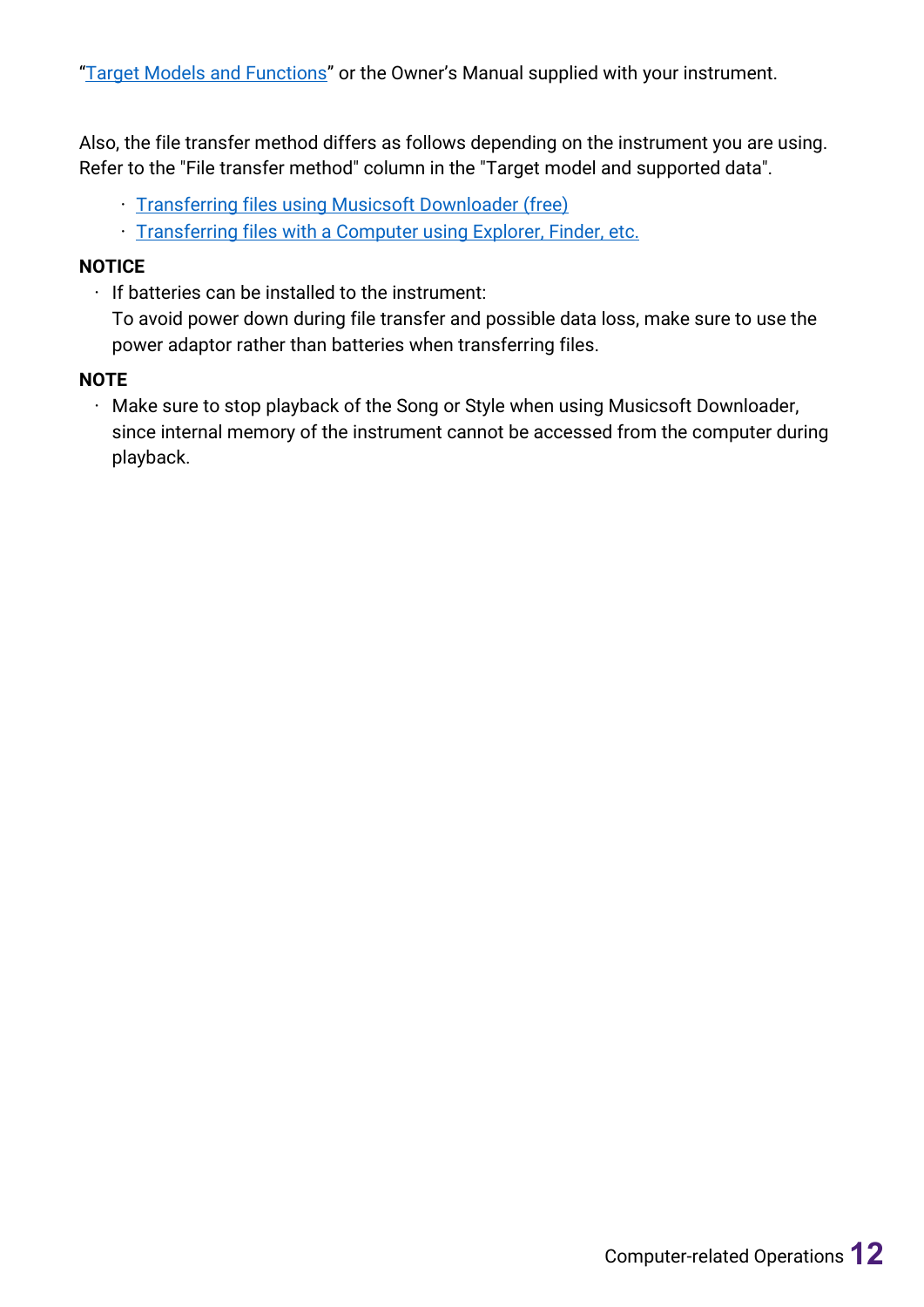# <span id="page-12-0"></span>Transferring files using Musicsoft **Downloader**

#### **NOTE**

- $\cdot$  The file transfer method differs as follows depending on the instrument you are using. Refer to the "File transfer method" column in the ["Target models](#page-21-0) and Functions".
	- Transferring files using Musicsoft Downloader (free)
	- Transferring files [using Explorer, Finder, etc. attached to the computer](#page-17-0)

# <span id="page-12-1"></span>Installing Musicsoft Downloader

#### System Requirements

Check the following Yamaha downloads website.

Musicsoft Downloader is not supported for the Mac.

### How to install

*1.* On the computer, access the following site, and then download Musicsoft Downloader.

#### <https://download.yamaha.com/>

\*After selecting your country and clicking on "Firmware/Software Updates" from the "Support" page, select the Product Category, and then enter "Musicsoft Downloader" into the search box.

Select "Musicsoft Downloader" from the search results. Information about the computer system requirements and the installing can be confirmed on the display shown.

### *2.* Execute installation by following the on-screen instructions.

After installation is completed, confirm that the Shortcut icon is located on the screen or Musicsoft Downloader is added under Yamaha in the Start menu.

For detailed instructions of this application, refer to the Help.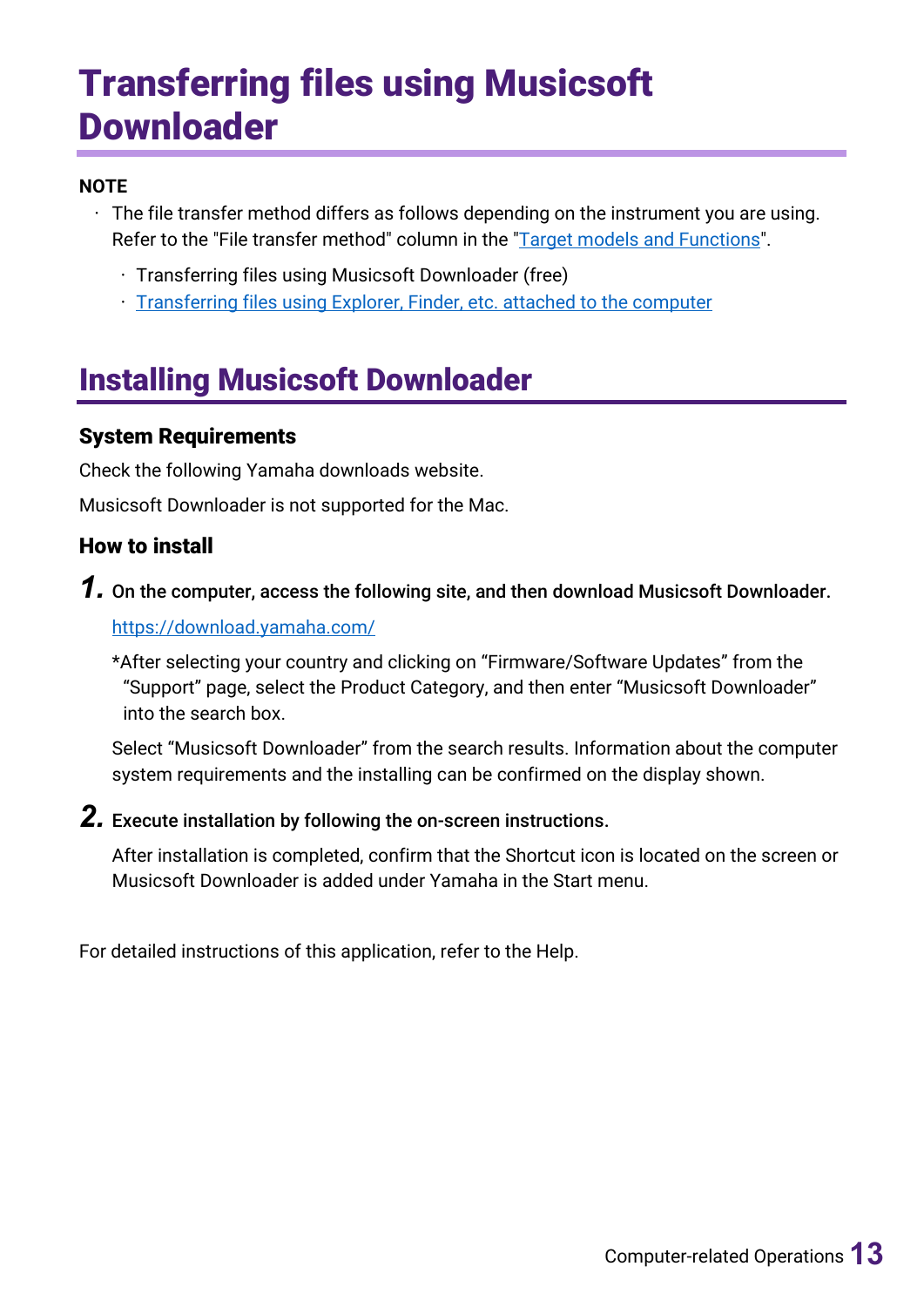# <span id="page-13-0"></span>Transferring MIDI files from the Computer to the **Instrument**

#### **NOTE**

- $\cdot$  Depending on the instrument and the computer OS used, menu and screen indications may differ from those shown in the instructions below.
- *1.* Connect the instrument to a computer.
- *2.* On the desktop of the computer, double-click the shortcut icon of Musicsoft Downloader.

If you cannot find the shortcut icon, select [Start]  $\rightarrow$  [All Programs]  $\rightarrow$  [YAMAHA]  $\rightarrow$ [Musicsoft Downloader] → [Musicsoft Downloader].

Musicsoft Downloader launches, and the main window appears.

*3.* Click [Connection Check] at the bottom of the window.

This operation checks whether communication between the computer and instrument has been properly established or not. If an error message appears, follow the on-screen instructions to check the connection status with the Yamaha USB-MIDI driver.

*4.* Click [Add File] to call up the file selection window.



*5.* On the file selection window, select the desired file, then click [Open].

| Select a file.                |                |                         |        |
|-------------------------------|----------------|-------------------------|--------|
| Look in: My Music             |                | $\cdot \circ \text{or}$ |        |
| Sample Music<br>UserSong1.MID |                |                         |        |
| File name:                    | UserSong1.MID  |                         | Open   |
| Files of type:                | All Files(".") |                         | Cancel |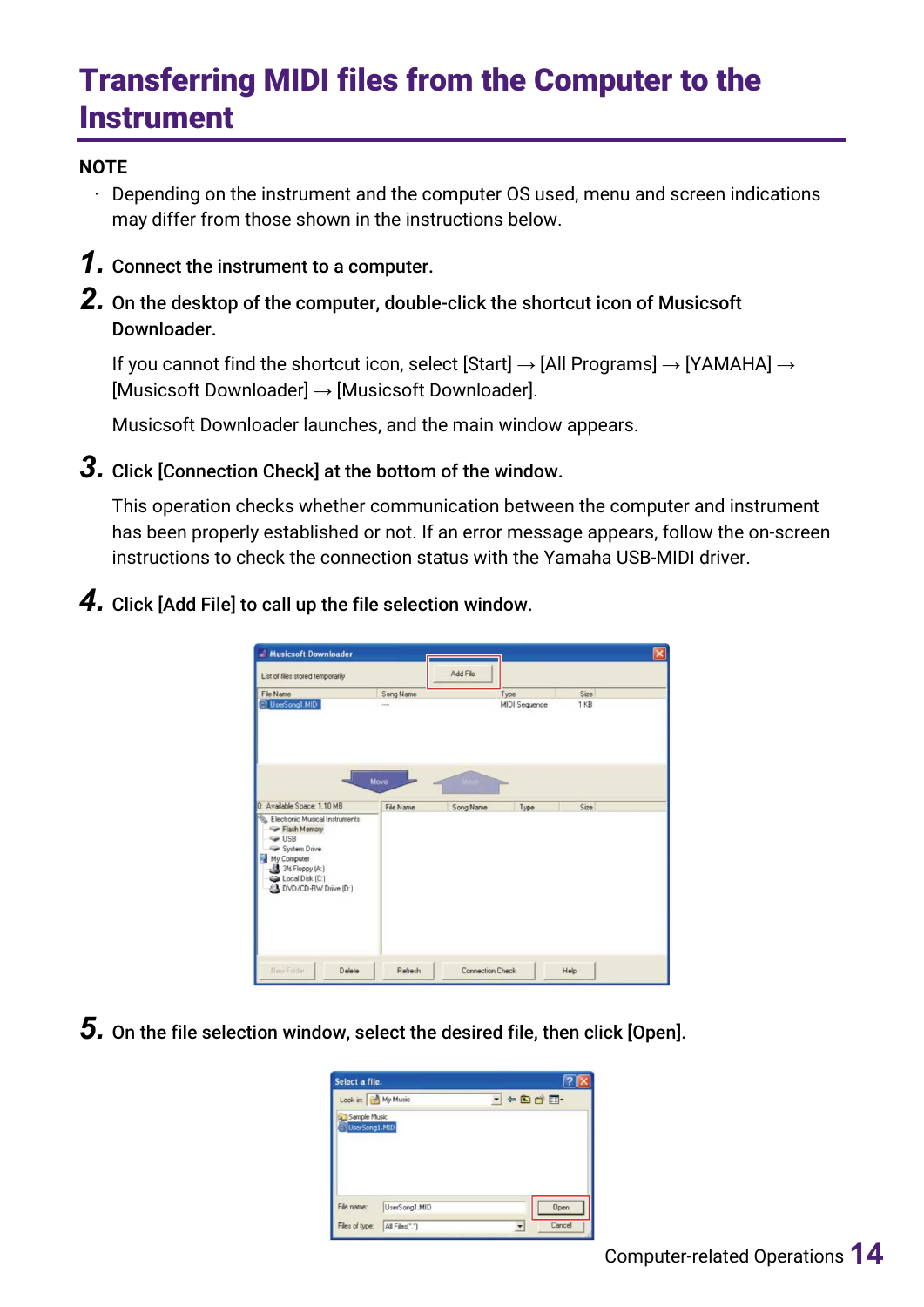In the upper half box of the main window, the duplication of the selected file is shown.

#### *6.* At the lower left box of the main window, click "Electronic Musical Instruments," and then select the desired destination drive.

- $\cdot$  If you wish to transfer Song (\*\*\*.MID) or Style (\*\*\*.STY) data to internal memory of the instrument, select "Flash Memory."
- If you wish to transfer Song (\*\*\*.MID) or Style (\*\*\*.STY) data to the USB flash drive connected to the USB TO DEVICE terminal of the instrument, select "USB."
- If you wish to transfer Backup file (\*\*\*\*.BUP) data, select "System Drive."

#### **NOTE**

• When a "USER FILES" folder is located under "Flash Memory" or "USB": For User Songs, select the "USER FILES" folder. Song files outside the "USER FILES" folder will be handled as External Songs.

For External Songs, select a folder other than the "USER FILES" folder, or simply specify "Flash Memory" or "USB" (the area first displayed when clicking "Flash Memory" or "USB"). If you select the "USER FILES" folder for External Songs, they will not be played back on the instrument.

#### **IMPORTANT**

• Regarding Backup files, User Songs and User Styles created on the instrument, never change the file name on the computer. Doing so makes it impossible to transfer the Backup file to the instrument and prevents User Song and User Style data from being recognized by the instrument.

| <b>Musicsoft Downloader</b><br>að.                                                                                                                                                               |                   |                         |               |                 | $\vert \mathsf{x} \vert$ |
|--------------------------------------------------------------------------------------------------------------------------------------------------------------------------------------------------|-------------------|-------------------------|---------------|-----------------|--------------------------|
| List of files stored temporarily                                                                                                                                                                 |                   | Add File                |               |                 |                          |
| File Name                                                                                                                                                                                        | Song Name         |                         | Type          | Size            |                          |
| C UserSong1.MID                                                                                                                                                                                  |                   |                         | MIDI Sequence | 1 <sub>KB</sub> |                          |
| 0: Available Space: 1.10 MB                                                                                                                                                                      | Move<br>File Name | Moye<br>Song Name       | Type          | Size            |                          |
| Flectronic Musical Instruments<br>Flash Memory<br>$\rightarrow$ USB<br>System Drive<br>My L'omputer<br>$\mathcal{C}$<br>31% Floppy (A:)<br>Local Disk (C:)<br>DVD/CD-RW Drive (D:)<br>$^{\circ}$ |                   |                         |               |                 |                          |
| New Folder<br>Delete                                                                                                                                                                             | Refresh           | <b>Connection Check</b> |               | Help            |                          |

*7.* Select the file in the upper half box, then click the downward [Move <sup>↓</sup> ] button.

A confirmation message will appear. To cancel the operation, click [CANCEL] in this step.

**8.** Click [OK] to start data transfer from the computer to the instrument.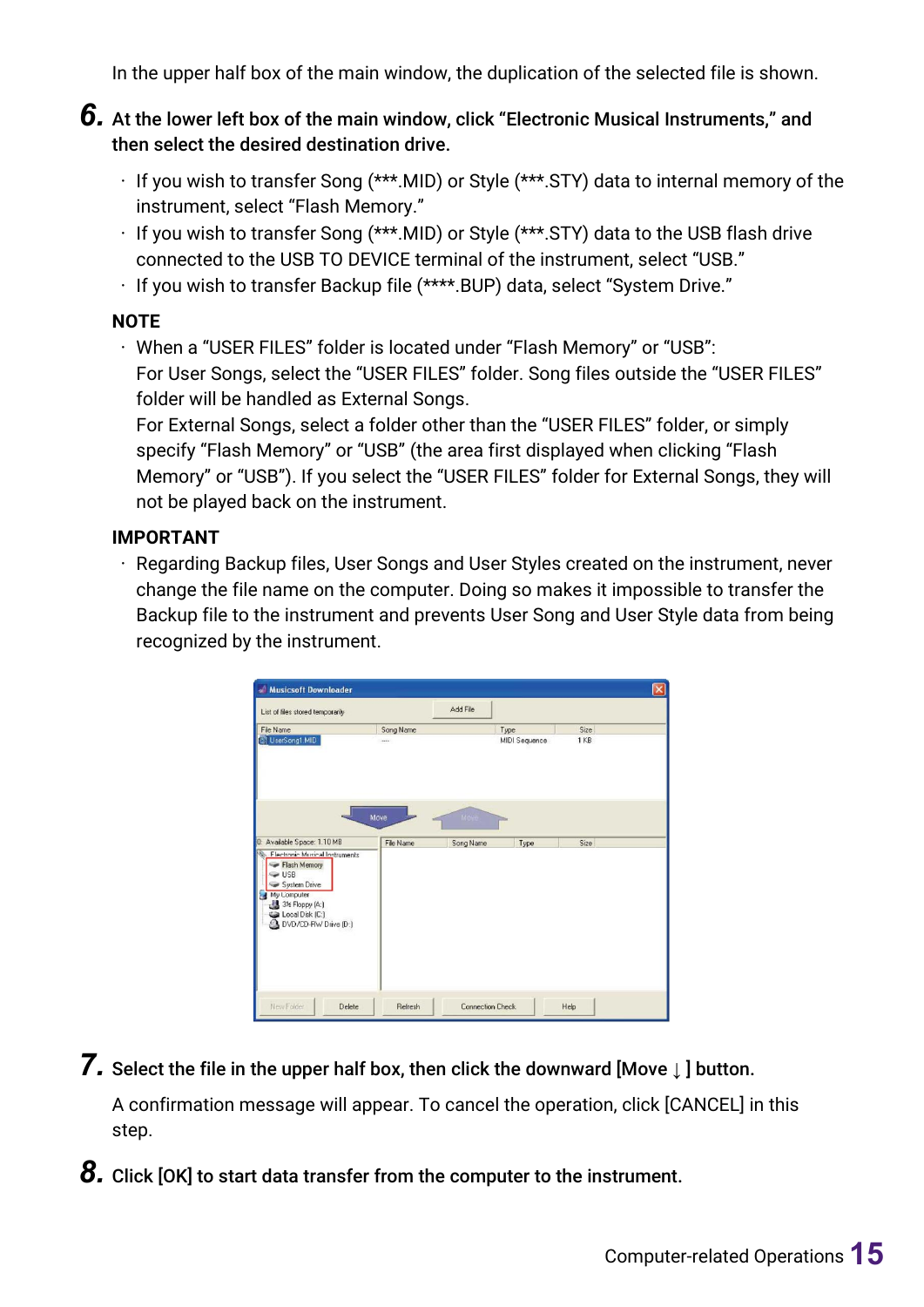#### **NOTICE**

• Never unplug the USB cable during data transfer. Not only will the data transfer fail, but also operation of the memory media may become unstable and its contents may disappear completely when the power is turned on or off.

*9.* After data transfer is completed, close the window to quit the Musicsoft Downloader.

## **10.** On the instrument, use the data to play music.

If you've transferred a Backup file (\*\*\*\*.BUP), confirm that the panel settings have been changed as expected.

If you've transferred a Song (\*\*\*.MID), select the corresponding number and then start playback. For details, refer to the Owner's Manual of the instrument, or refer to the ["Playing Back MIDI Files including Songs Transferred from a Computer.](#page-19-0)"

If you've transferred a Style (\*\*\*.STY), confirm that the file transfer was successful according to the Owner's Manual of the instrument.

#### **NOTE**

• Note that the instrument cannot be operated while Musicsoft Downloader is running.

# <span id="page-15-0"></span>Transferring Song/Style data from the Instrument to the Computer

#### **NOTE**

- Depending on the instrument and the computer OS used, menu and screen indications may differ from those shown in the instructions below.
- *1.* Connect the instrument to a computer.
- *2.* From Desktop (on the computer), double-click the shortcut icon of Musicsoft Downloader.

If you cannot find the shortcut icon, select [Start]  $\rightarrow$  [All Programs]  $\rightarrow$  [YAMAHA]  $\rightarrow$ [Musicsoft Downloader] → [Musicsoft Downloader].

Musicsoft Downloader launches, and the main window appears.

## *3.* Click [Connection Check] at the bottom of the window.

This operation checks whether communication between the computer and instrument has been properly established or not. If an error message appears, follow the on-screen instructions to check the connection status with the Yamaha USB-MIDI driver.

*4.* At the lower left box of the main window, click "Electronic Musical Instruments," and then select the desired source drive.

- If you wish to transfer Song (\*\*\*.MID) or Style (\*\*\*.STY) data in internal memory of the instrument, select "Flash Memory."
- If you wish to transfer Song (\*\*\*.MID) or Style (\*\*\*.STY) data in the USB flash drive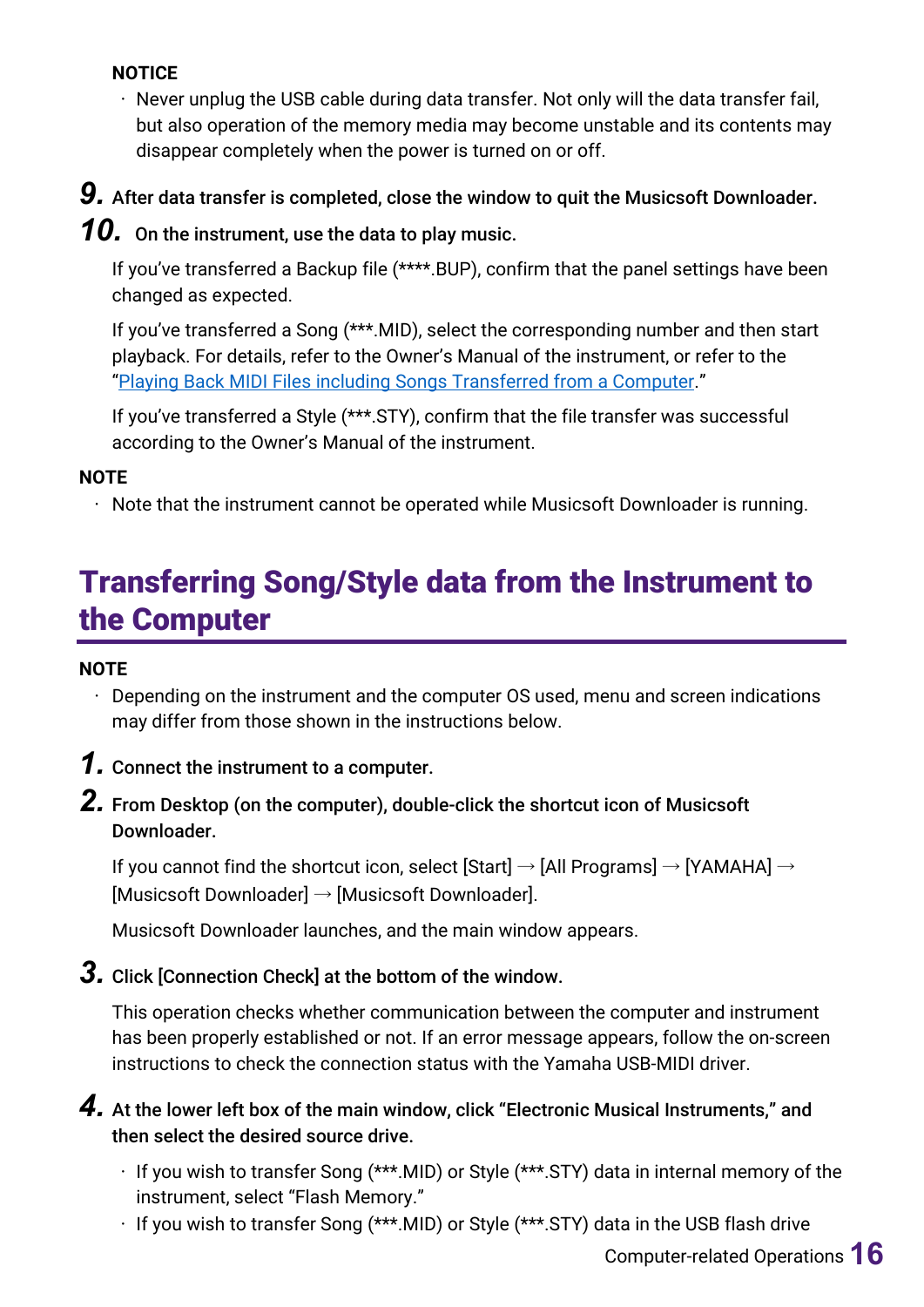connected to the USB TO DEVICE terminal of the instrument, select "USB."

- **Musicsoft Downlo** Add File List of files stored temporarily File Name File Name<br>Call LiserSona1 MID Type<br>MIDI Sa Electronic Musical em Dris Lomputer<br>3½ Floppy (A:)<br>Local Disk (C:)<br>DVD/CD-RW Drive (D:) Å **Refresh** Connection Check Help
- If you wish to transfer Backup file (\*\*\*\*.BUP) data, select "System Drive."

*5.* In the lower right box of the window, select the desired file, and then click the upward [Move] button.

A confirmation message will appear. To cancel the operation, click [CANCEL] in this step.

- **6.** Click [OK] to start data transfer from the instrument to the computer's temporary storage area.
- *7.* After a while, confirm that the transferred data appears in the box on the upper half of the window.
- *8.* In the lower left box, select the desired destination folder, then click the upward [Move ↑ **button.**

A confirmation message will appear. To cancel the operation, click [CANCEL] in this step.

**9.** Click [OK] to start data transfer from the temporary storage area to the specified destination folder of the computer.

#### **NOTICE**

- Never unplug the USB cable during data transfer. Not only will the data transfer fail, but also operation of the memory media may become unstable and its contents may disappear completely when the power is turned on or off.
- *10.* After data transfer is completed, confirm that the file is located in the specified folder of the computer.
- *11.* Quit Musicsoft Downloader.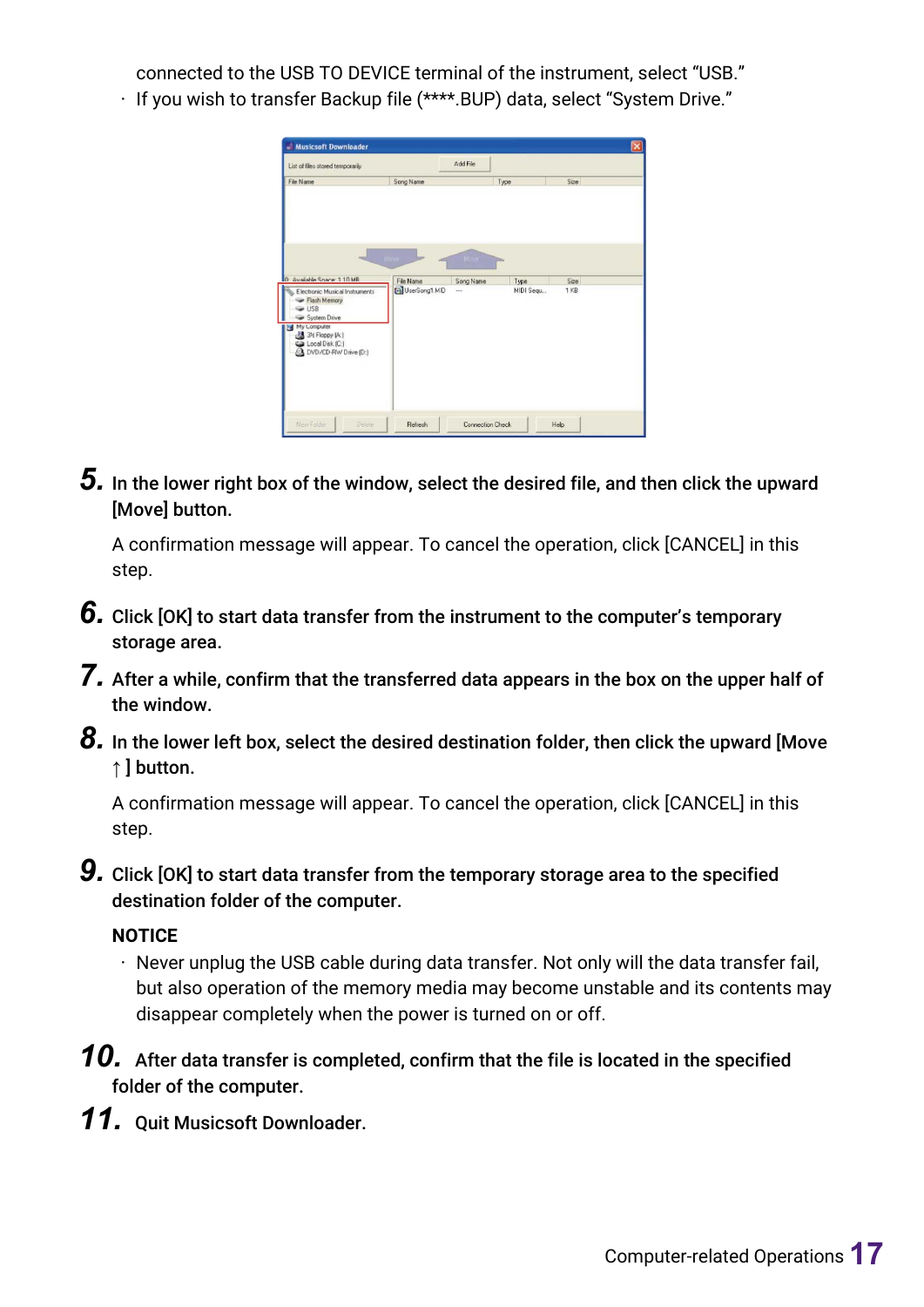# <span id="page-17-0"></span>Transferring files with a Computer using Explorer, Finder, etc.

#### **NOTE**

- $\cdot$  Depending on the instrument and the computer OS used, menu and screen indications may differ from those shown in the instructions below.
- $\cdot$  The file transfer method differs as follows depending on the instrument. Refer to the "File transfer method" column in the ["Target model and Functions.](#page-21-0)"
	- Transferring files [using Musicsoft Downloader \(free\)](#page-12-0)
	- Transferring files using Explorer, Finder, etc. on the computer

Windows 10 is used as an example in this manual.

- *1.* Connect the instrument and the computer via a USB cable.
- *2.* Set the instrument's function "Storage Mode" to "ON" according to the Owner's Manual of the instrument.

#### **NOTE**

- The instrument is locked or cannot be used while "Storage Mode" is set to "ON." "Storage Mode" should be set to "OFF" normally, except when you transfer the file between the instrument and the computer.
- *3.* On the computer, start an application that can copy files, such as Explorer.
- *4.* Confirm that the instrument is recognized as an external storage device using Explorer or a similar program.
	- $\cdot$  The device name depends on the instrument.

| $\checkmark$<br>$\overline{\mathbf{v}}$<br>-<br>Home<br>File                                                                                                                                                                                                                                                | Share                            | View                                      | <b>Drive Tools</b><br>Manage |                          | YAMAHA PK (D:)                                |               |                                                   |                                                                  |          |                                                                 | $\Box$       | ×<br>0<br>$\widehat{\phantom{a}}$ |
|-------------------------------------------------------------------------------------------------------------------------------------------------------------------------------------------------------------------------------------------------------------------------------------------------------------|----------------------------------|-------------------------------------------|------------------------------|--------------------------|-----------------------------------------------|---------------|---------------------------------------------------|------------------------------------------------------------------|----------|-----------------------------------------------------------------|--------------|-----------------------------------|
| 쳬<br>Pin to Quick Copy<br>access                                                                                                                                                                                                                                                                            | $\chi$ Cut<br>Paste<br>Clipboard | Will Copy path<br><b>F</b> Paste shortcut | Move<br>$to -$               | Copy<br>$\overline{10}$  | 可<br>Delete Rename<br>$\!\star\!$<br>Organize | New<br>folder | <b>Th</b> New item ▼<br>ŧ<br>Easy access *<br>New | Dpen *<br>$\triangleright$ Edit<br>Properties<br>History<br>Open |          | Select all<br>BB Select none<br><b>Post selection</b><br>Select |              |                                   |
|                                                                                                                                                                                                                                                                                                             | $\Rightarrow$ YAMAHA PK (D:)     |                                           |                              |                          |                                               |               |                                                   |                                                                  | $\vee$ Ö |                                                                 | Search YA p  |                                   |
| <b>A</b> Quick access<br>Creative Cloud Files<br><b>ConeDrive</b><br>$\blacksquare$ This PC<br>3D Objects<br>Desktop<br>曽<br><b>Documents</b><br>Downloads<br>ᄟ<br>Music<br>J).<br>Pictures<br>$\blacksquare$<br>Videos<br>B<br>OS(C)<br>ь<br>$\longrightarrow$ YAMAHA PK (D:)<br>YAMAHA PK (D:)<br>Network |                                  | Name                                      | PSR-E373.BUP                 | $\overline{\phantom{a}}$ |                                               |               | Date modified<br>1/1/2020 12:00 AM                | Type<br><b>BUP File</b>                                          |          | Size                                                            | <b>41 KB</b> |                                   |
| 1 item                                                                                                                                                                                                                                                                                                      |                                  |                                           |                              |                          |                                               |               |                                                   |                                                                  |          |                                                                 |              | 胆固                                |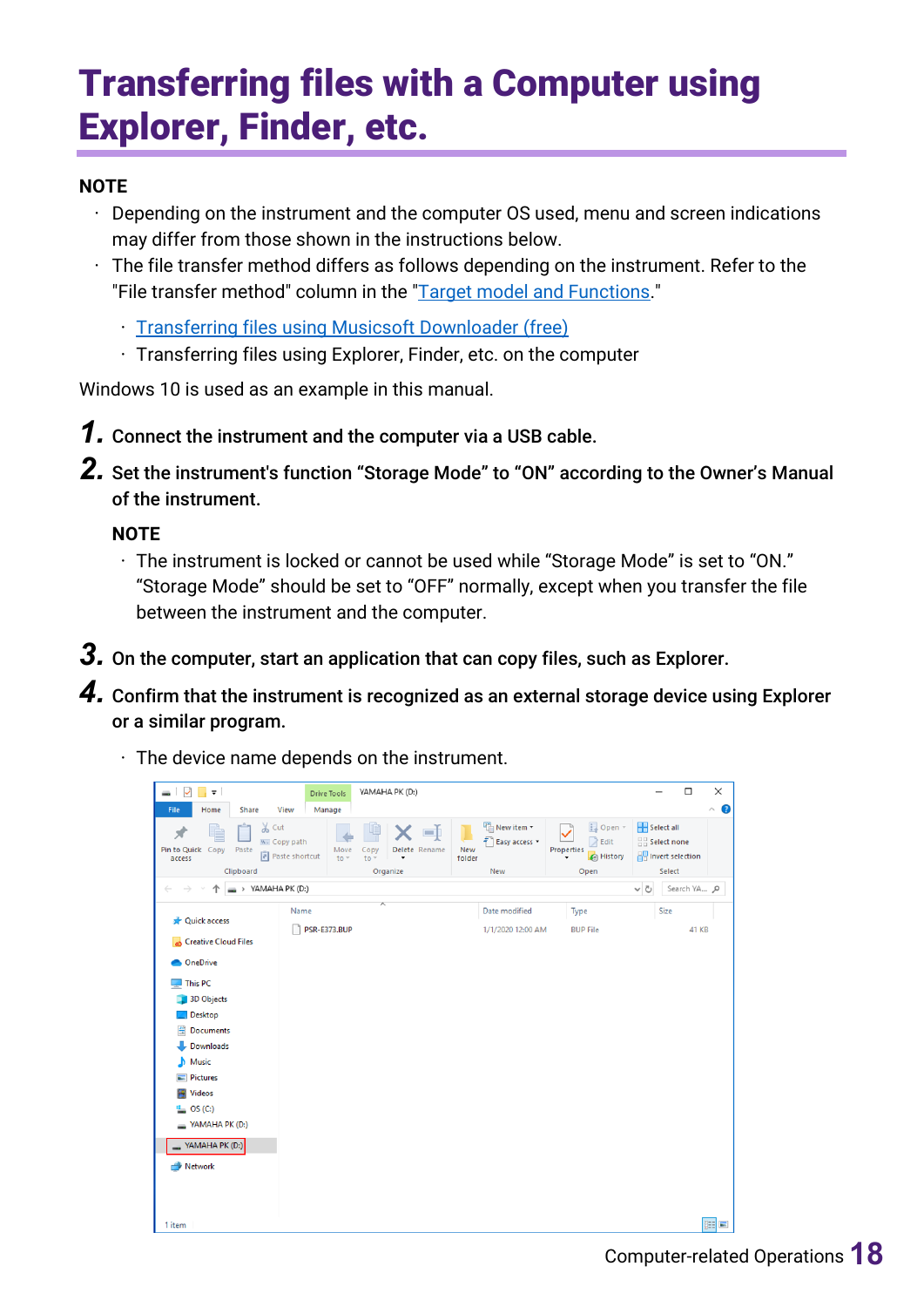*5.* Copy files between the computer and the instrument (external storage device).

#### **NOTICE**

- $\cdot$  When copying files from the computer to the instrument (external storage drive), make sure that the instrument (external storage drive) has enough free space.
- $\cdot$  Do not change (rename) the backup file name (with the extension: BUP) on the computer. The backup data will not be imported to the instrument.
- Regarding User Songs and User Styles created on the instrument, never change the file name on the computer. Doing so prevents User Song and User Style data from being recognized by the instrument.
- $\cdot$  Do not create folders on the instrument (external storage drive). The instrument may not correctly recognize the copied file.
- $\cdot$  Do not format the instrument (external storage drive). The instrument may not work properly.
- Do not disconnect the USB cable during data communication. Also, do not turn off the power of the instrument. Not only will the data being transferred not be saved, but the instrument and computer will become unstable, and all memory contents may be lost when the power is turned on or off.
- $\cdot$  To remove the instrument (external storage drive), follow the procedures in this booklet. Failing to do this may result in damage to the file.
- *6.* After copying is completed, remove the instrument (external storage drive) from the computer.



 $\cdot$  The drive name depends on the instrument.

- *7.* Disconnect the USB cable connecting the instrument to the computer.
- **8.** Set the instrument's function "Storage Mode" to "OFF" according to the Owner's Manual of the instrument.
- *9.* If you transferred the file to the instrument, make sure that it was transferred correctly.
	- $\cdot$  If you've transferred a Backup file (\*\*\*\*.BUP), confirm that the panel settings have been changed as expected.
	- $\cdot$  If you've transferred a Song (\*\*\*.MID), select the corresponding number and then start playback. For details, refer to the Owner's Manual of the instrument, or refer to the ["Playing Back MIDI Files including Songs Transferred from a Computer.](#page-19-0)"
	- If you've transferred a Style (\*\*\*.STY), confirm that the file transfer is successful according to the Owner's Manual of the instrument.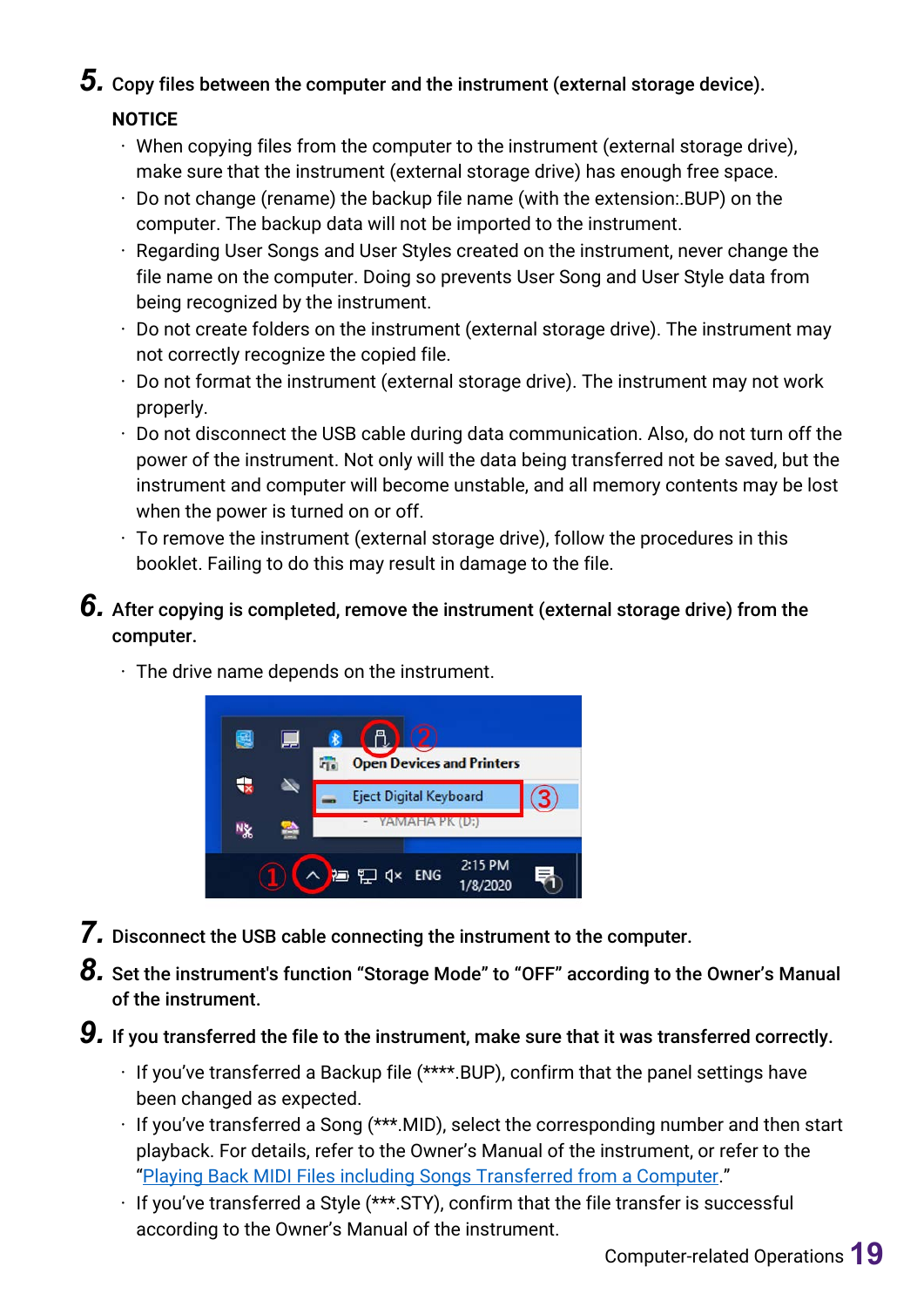# <span id="page-19-0"></span>Playing Back MIDI Files including Songs Transferred from a Computer

For instructions concerning models other than the following, refer to the relevant Owner's Manuals.

## YDP-C71/YDP-S52/YDP-S51/YDP-S34/YDP-163/YDP-162/YDP-143/YDP-142/CLP-725/CLP-625/CLP-525/YDP-164/YDP-144/YDP-S54

You can transfer up to 10 Song files from a computer to this instrument for playback. The transferred Songs are assigned to the D#6–C7 keys, letting you select and play them back.

#### **NOTE**

- $\cdot$  The shapes of buttons may appear different from those on your instrument.
- $\cdot$  For the functions assigned to the keys, refer to the Quick Operation Guide supplied with your instrument.
- *1.* While holding down [DEMO/SONG], press one of the D#6–C7 keys to select a song to play back.



### ● **YDP-C71**

Playback continues the sequence: any other Songs transferred from the computer, followed by Demo Songs and Preset Songs.

#### ● **YDP-S52/YDP-S51/YDP-S34/YDP-163/YDP-162/YDP-143/YDP-142/ CLP-725/CLP-625/CLP-525/YDP-164/YDP-144/YDP-S54**

Playback continues the sequence: any other Songs transferred from the computer.

#### **To change the Song during playback:**

Press [+ R] or [- L] to change to the next or previous Song.

## *2.* Press [DEMO/SONG] or [PLAY] to stop playback.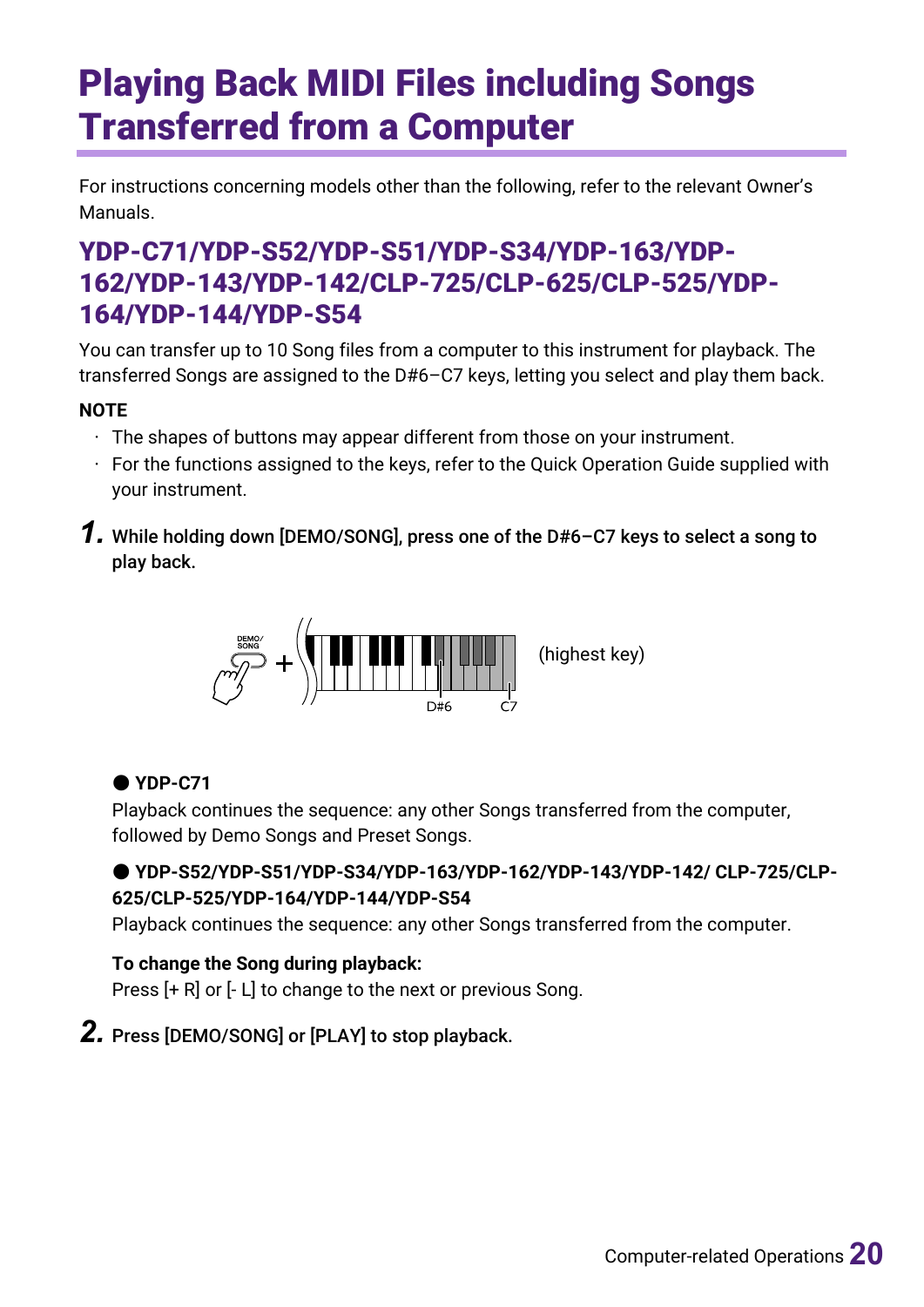### ■ Changing Playback Channels

Try this operation when Song playback produces an unexpected or unnatural sound.

#### **To set Playback Channels to "1+2":**

While holding down [DEMO/SONG] and [PIANO/VOICE] simultaneously, press the C7 key.



With this operation, the Song data of only channels 1 and 2 will be played back. When Voices incompatible with this instrument are assigned to Channels  $3 - 16$  and the Piano parts are assigned to the Channels 1 and 2, this operation results in the proper or expected sound.

#### **To set Playback Channels to "All":**

While holding down [DEMO/SONG] and the [PIANO/VOICE] simultaneously, press the B6 key.



With this operation, the Song data of all channels will be played back.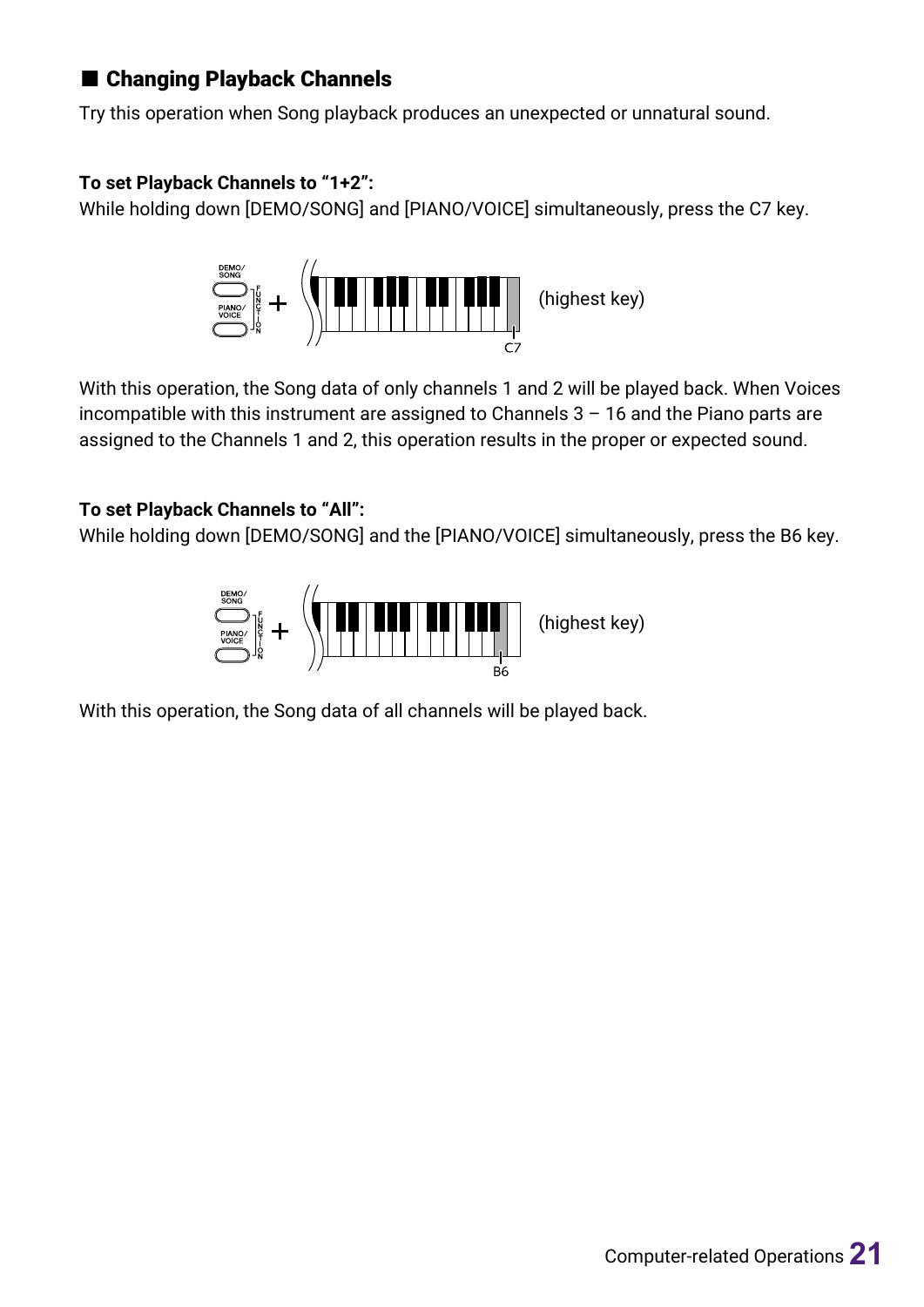# <span id="page-21-0"></span>Target Models and Functions

If the model name of your instrument is not listed below, refer to the Owner's Manual of the instrument to check its functions.

|                                                 | <b>File</b>                 |                     |                             |                     |                           |                                 |                      |
|-------------------------------------------------|-----------------------------|---------------------|-----------------------------|---------------------|---------------------------|---------------------------------|----------------------|
| $*1$                                            | <b>Transfer</b><br>method*2 | <b>User</b><br>Song | <b>User</b><br><b>Style</b> | <b>Backup File</b>  | <b>External</b><br>Song*3 | <b>External</b><br><b>Style</b> | <b>USB Audio</b>     |
| <b>CLP-525</b>                                  | <b>MSD</b>                  | $\checkmark$        |                             |                     | $\checkmark$              |                                 |                      |
| CLP-<br>585/575/<br>545/535/<br>565GP           | <b>MSD</b>                  | $\checkmark$        |                             |                     | $\checkmark$              |                                 |                      |
| <b>CLP-625</b>                                  | <b>MSD</b>                  | $\checkmark$        |                             |                     | $\checkmark$              |                                 |                      |
| CLP-<br>685/675/<br>645/635/<br>665GP           | <b>MSD</b>                  | $\checkmark$        |                             |                     | $\checkmark$              |                                 | $\checkmark$<br>$*4$ |
| <b>CLP-695GP</b>                                | <b>MSD</b>                  | $\checkmark$        |                             |                     | $\checkmark$              |                                 | $\checkmark$         |
| <b>CLP-725</b>                                  | <b>MSD</b>                  | $\checkmark$        |                             |                     | $\checkmark$              |                                 | $\checkmark$         |
| CLP-<br>785/775/<br>745/735/<br>795GP/765G<br>P | <b>MSD</b>                  | $\checkmark$        |                             |                     | $\checkmark$              |                                 | $\checkmark$         |
| CSP-<br>170/150                                 |                             |                     |                             |                     |                           |                                 | $\sqrt{2}$           |
| <b>CVP-</b><br>609/605/<br>601                  | <b>MSD</b>                  | $\checkmark$        | $\checkmark$                | "Model<br>Name".BUP | $\checkmark$              | $\checkmark$                    |                      |
| <b>CVP-</b><br>709/705/<br>701                  | <b>MSD</b>                  | $\checkmark$        | $\checkmark$                | "Model<br>Name".BUP | $\checkmark$              | $\checkmark$                    |                      |
| CVP-<br>809/805                                 | <b>MSD</b>                  | $\checkmark$        | $\checkmark$                | "Model<br>Name".BUP | $\checkmark$              | $\checkmark$                    | $\checkmark$         |
| EZ-300                                          | Explorer                    |                     |                             | EZ-300.BUP          | $\checkmark$              | $\checkmark$                    | $\checkmark$         |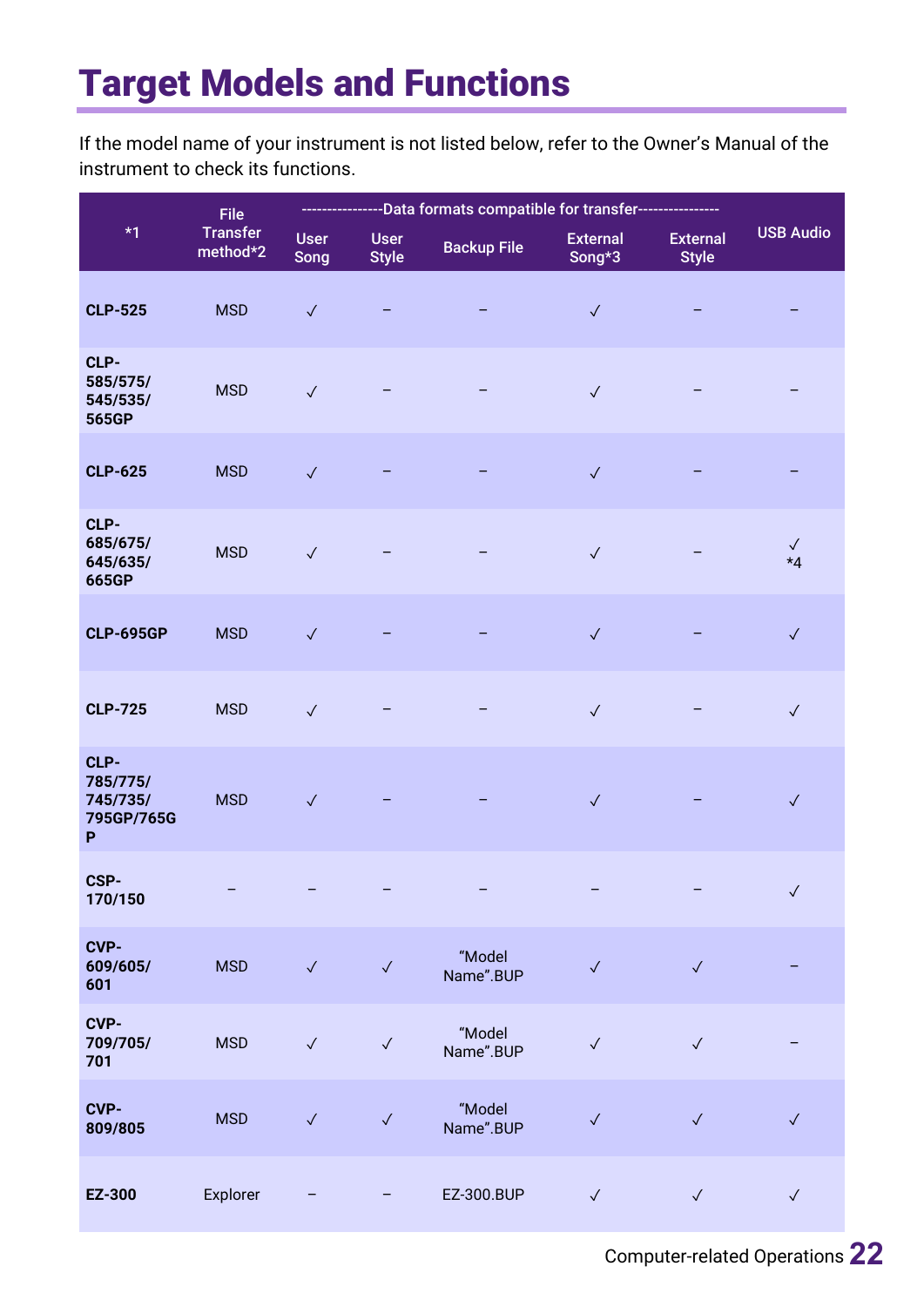|                   | <b>File</b>          | --------Data formats compatible for transfer---- |                             |                     |                           |                                 |                      |
|-------------------|----------------------|--------------------------------------------------|-----------------------------|---------------------|---------------------------|---------------------------------|----------------------|
| $*1$              | Transfer<br>method*2 | <b>User</b><br>Song                              | <b>User</b><br><b>Style</b> | <b>Backup File</b>  | <b>External</b><br>Song*3 | <b>External</b><br><b>Style</b> | <b>USB Audio</b>     |
| <b>F02</b>        | <b>MSD</b>           | $\checkmark$                                     |                             |                     |                           |                                 |                      |
| KB-209/208        | <b>MSD</b>           |                                                  |                             | <b>KB-208.BUP</b>   | $\checkmark$              | $\checkmark$                    | $\checkmark$         |
| KB-309/308        | <b>MSD</b>           |                                                  |                             | <b>KB-308.BUP</b>   | $\checkmark$              | $\checkmark$                    | $\checkmark$         |
| KBP-<br>1100/2100 | <b>MSD</b>           | $\checkmark$                                     |                             | "Model<br>Name".BUP | $\checkmark$              | $\checkmark$                    |                      |
| N <sub>1</sub> X  | <b>MSD</b>           | $\checkmark$                                     |                             |                     | $\checkmark$              |                                 | $\checkmark$         |
| N3X               | <b>MSD</b>           | $\checkmark$                                     |                             |                     | $\checkmark$              |                                 |                      |
| NP-32/12          |                      |                                                  |                             |                     |                           |                                 |                      |
| NU1               | <b>MSD</b>           | $\checkmark$                                     |                             |                     | $\checkmark$              |                                 |                      |
| NU1X              | <b>MSD</b>           | $\sqrt{2}$                                       |                             |                     | $\checkmark$              |                                 | $\checkmark$<br>$*4$ |
| P-115/105         | <b>MSD</b>           | $\checkmark$                                     |                             |                     | $\checkmark$              |                                 |                      |
| P-125/121         | <b>MSD</b>           | $\checkmark$                                     |                             |                     | $\checkmark$              |                                 | $\checkmark$         |
| $P-255$           | <b>MSD</b>           | $\checkmark$                                     |                             |                     | $\checkmark$              |                                 |                      |
| $P-45$            |                      |                                                  |                             |                     |                           |                                 |                      |
| $P-515$           | <b>MSD</b>           | $\sqrt{}$                                        |                             |                     | $\checkmark$              |                                 | $\checkmark$         |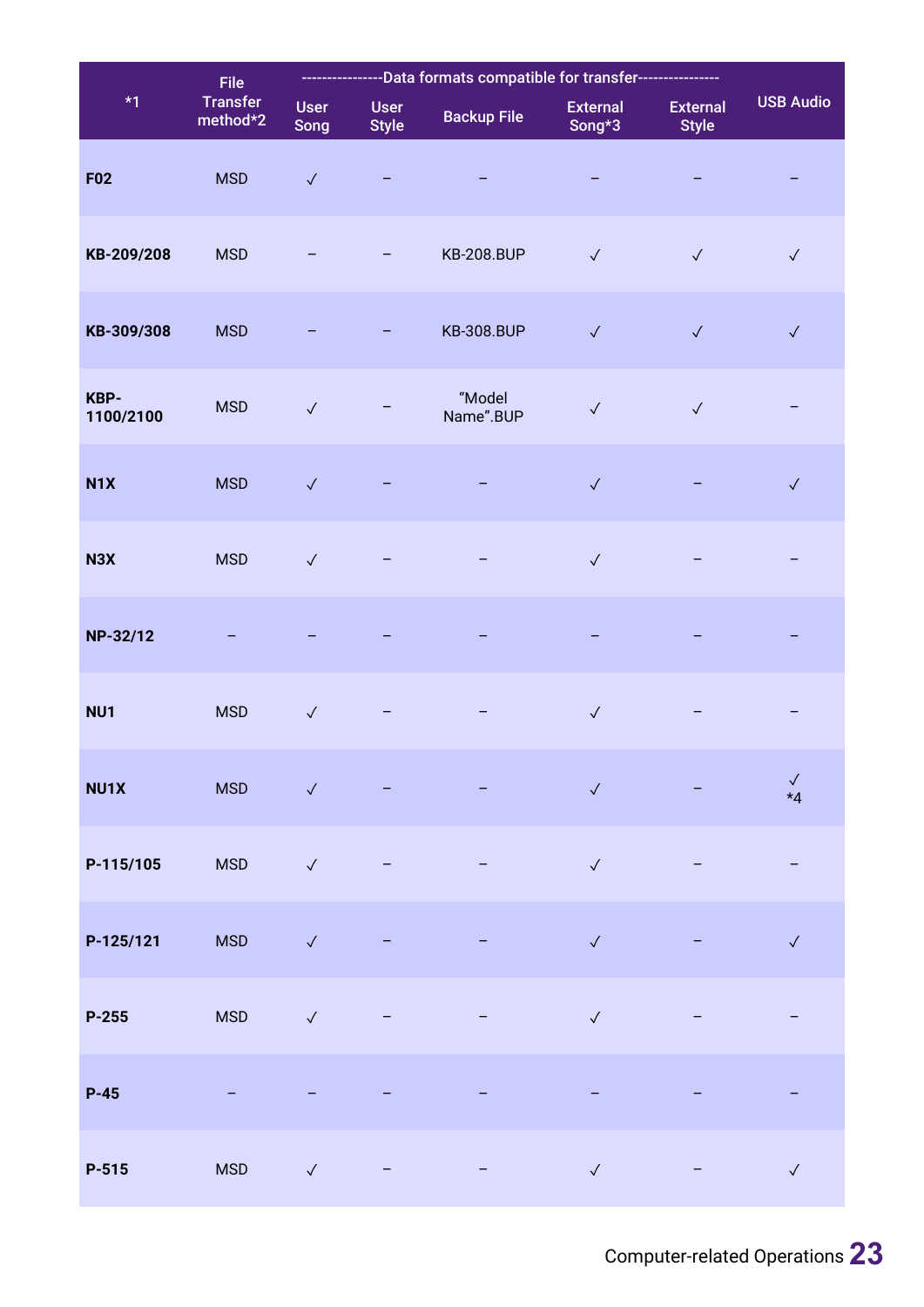|                                        | <b>File</b>                 |                     |                             |                                |                           |                                 |                  |
|----------------------------------------|-----------------------------|---------------------|-----------------------------|--------------------------------|---------------------------|---------------------------------|------------------|
| $*1$                                   | <b>Transfer</b><br>method*2 | <b>User</b><br>Song | <b>User</b><br><b>Style</b> | <b>Backup File</b>             | <b>External</b><br>Song*3 | <b>External</b><br><b>Style</b> | <b>USB Audio</b> |
| <b>PSR-</b><br><b>E243/YPT-</b><br>240 |                             |                     |                             |                                |                           |                                 |                  |
| <b>PSR-</b><br><b>E343/YPT-</b><br>340 | <b>MSD</b>                  |                     |                             | PSR-<br>E343.BUP               | $\checkmark$              | $\checkmark$                    |                  |
| <b>PSR-E353</b>                        | <b>MSD</b>                  |                     |                             | PSR-<br>E353.BUP               | $\checkmark$              | $\checkmark$                    |                  |
| <b>PSR-</b><br>E363/YPT-<br>360        | <b>MSD</b>                  |                     |                             | PSR-<br>E363.BUP               | $\checkmark$              | $\checkmark$                    | $\checkmark$     |
| <b>PSR-</b><br>E373/YPT-<br>370        | Explorer                    |                     |                             | PSR-<br>E373.BUP               | $\checkmark$              | $\checkmark$                    | $\checkmark$     |
| <b>PSR-E433</b>                        | <b>MSD</b>                  |                     |                             | PSR-<br>E433.BUP               | $\checkmark$              | $\checkmark$                    |                  |
| <b>PSR-E443</b>                        | <b>MSD</b>                  |                     |                             | PSR-<br>E443.BUP               | $\checkmark$              | $\checkmark$                    |                  |
| <b>PSR-E453</b>                        | <b>MSD</b>                  |                     |                             | PSR-<br>E453.BUP               | $\checkmark$              | $\checkmark$                    | $\checkmark$     |
| <b>PSR-E463</b>                        | <b>MSD</b>                  |                     |                             | PSR-<br>E463.BUP               | $\checkmark$              | $\sqrt{2}$                      | $\checkmark$     |
| <b>PSR-E473</b>                        | Explorer                    |                     |                             | PSR-<br>E473.BUP               | $\checkmark$              | $\checkmark$                    | $\checkmark$     |
| <b>PSR-EW300</b>                       | <b>MSD</b>                  |                     |                             | <b>PSREW300.B</b><br><b>UP</b> | $\checkmark$              | $\checkmark$                    | $\checkmark$     |
| <b>PSR-EW310</b>                       | Explorer                    |                     |                             | PSREW310.B<br>UP               | $\checkmark$              | $\checkmark$                    | $\checkmark$     |
| <b>PSR-EW400</b>                       | <b>MSD</b>                  |                     |                             | PSREW400.B<br>UP               | $\checkmark$              | $\checkmark$                    | $\checkmark$     |
| <b>PSR-EW410</b>                       | <b>MSD</b>                  |                     |                             | PSREW410.B<br><b>UP</b>        | $\checkmark$              | $\checkmark$                    | $\checkmark$     |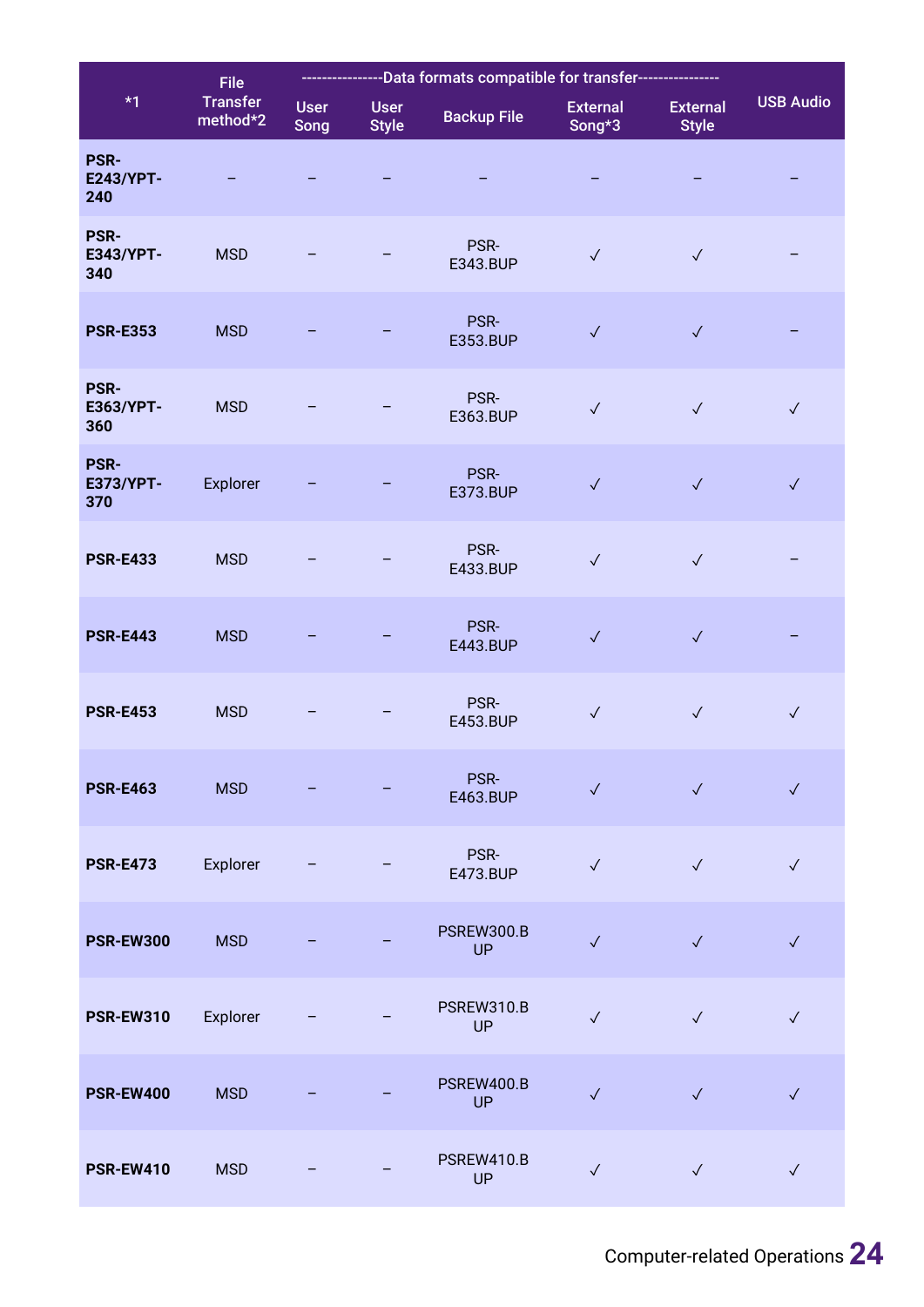|                          | <b>File</b>                 | ----------Data formats compatible for transfer------ |                             |                         |                           |                                 |                  |
|--------------------------|-----------------------------|------------------------------------------------------|-----------------------------|-------------------------|---------------------------|---------------------------------|------------------|
| $*1$                     | <b>Transfer</b><br>method*2 | <b>User</b><br>Song                                  | <b>User</b><br><b>Style</b> | <b>Backup File</b>      | <b>External</b><br>Song*3 | <b>External</b><br><b>Style</b> | <b>USB Audio</b> |
| <b>PSR-EW425</b>         | Explorer                    |                                                      |                             | PSREW425.B<br><b>UP</b> | $\checkmark$              | $\checkmark$                    | $\checkmark$     |
| <b>PSR-1400</b>          | <b>MSD</b>                  |                                                      |                             | <b>PSR-I400.BUP</b>     | $\checkmark$              | $\checkmark$                    |                  |
| <b>PSR-1455</b>          | <b>MSD</b>                  |                                                      |                             | <b>PSR-I455.BUP</b>     | $\checkmark$              | $\checkmark$                    |                  |
| <b>PSR-1500</b>          | <b>MSD</b>                  |                                                      |                             | <b>PSR-1500.BUP</b>     | $\checkmark$              | $\checkmark$                    | $\checkmark$     |
| <b>PSR-S670</b>          | <b>MSD</b>                  | $\checkmark$                                         | $\checkmark$                | PSR-<br><b>S670.BUP</b> | $\checkmark$              | $\checkmark$                    |                  |
| <b>PSR-S750</b>          | <b>MSD</b>                  | $\checkmark$                                         | $\checkmark$                | PSR-<br><b>S750.BUP</b> | $\checkmark$              | $\checkmark$                    |                  |
| <b>PSR-S950</b>          | <b>MSD</b>                  | $\checkmark$                                         | $\checkmark$                | PSR-<br><b>S950.BUP</b> | $\checkmark$              | $\checkmark$                    |                  |
| <b>PSR-</b><br>S970/S770 | <b>MSD</b>                  | $\checkmark$                                         | $\checkmark$                | "Model<br>Name".BUP     | $\checkmark$              | $\checkmark$                    |                  |
| <b>PSR-</b><br>S975/S775 | <b>MSD</b>                  | $\checkmark$                                         | $\checkmark$                | "Model<br>Name".BUP     | $\checkmark$              | $\checkmark$                    |                  |
| YDP-<br>162/142          | <b>MSD</b>                  | $\checkmark$                                         |                             |                         | $\checkmark$              |                                 |                  |
| YDP-<br>163/143          | <b>MSD</b>                  | $\checkmark$                                         |                             |                         | $\checkmark$              |                                 |                  |
| YDP-<br>164/144          | <b>MSD</b>                  | $\checkmark$                                         |                             |                         | $\checkmark$              |                                 | $\checkmark$     |
| YDP-<br>165/145          |                             |                                                      |                             | -                       | -                         |                                 | $\checkmark$     |
| <b>YDP-C71</b>           | <b>MSD</b>                  | $\checkmark$                                         |                             | YDP-C71.BUP             | $\checkmark$              |                                 |                  |